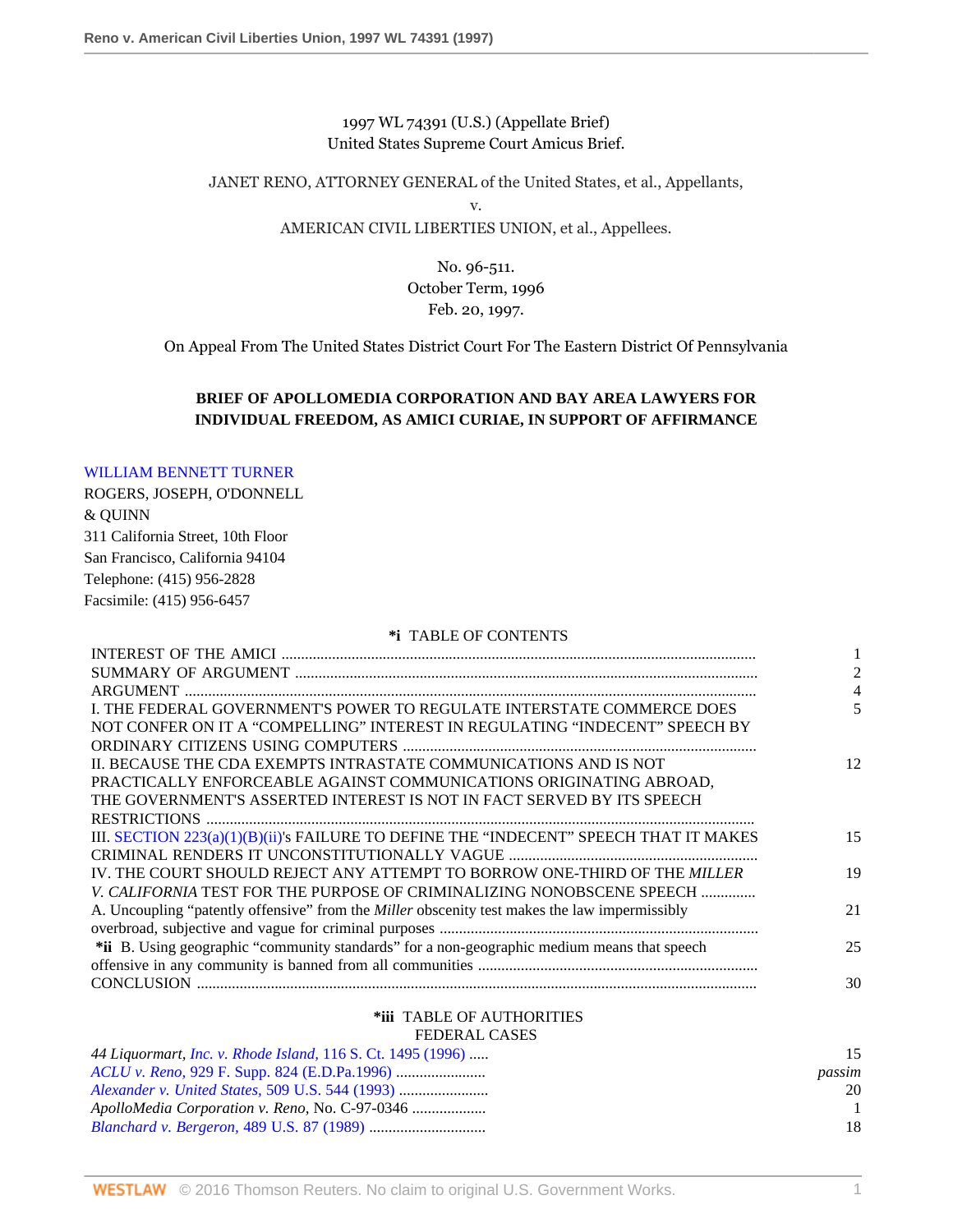| Board of Airport Commissioners v. Jews for Jesus, 482 U.S.      | 20                |
|-----------------------------------------------------------------|-------------------|
|                                                                 |                   |
| Bolger v. Young's Drug Products Corp., 463 U.S. 60 (1983)       | 6, 22             |
|                                                                 | 17                |
| City of Renton v. Playtime Theatres, Inc., 475 U.S. 41 (1986)   | 24, 25            |
|                                                                 | 21                |
| Denver Area Education Telecommunications Consortium v.          | 4, 7, 23, 24      |
|                                                                 | 15                |
| FCC v. Pacifica Foundation, 438 U.S. 726 (1978)                 | 8, 16, 17, 18, 23 |
| First National Bank of Boston v. Bellotti, 435 U.S. 765 (1988). | 5, 14             |
|                                                                 | 13                |
| Gentile v. State Bar of Nevada, 501 U.S. 1030 (1991)            | 4, 23             |
|                                                                 | 9, 10             |
| Gozlon-Peretz v. United States, 498 U.S. 395 (1991)             | 17                |
| *iv Grayned v. City of Rockford, 408 U.S. 104 (1972)            | 19, 29            |
|                                                                 | 21, 22            |
|                                                                 | 19                |
|                                                                 | 19, 20            |
| Lamont v. Postmaster General, 381 U.S. 301 (1965)               | 6                 |
|                                                                 | passim            |
| National Broadcasting Co. v. United States, 319 U.S. 190        | 6                 |
| Paris Adult Theatre I v. Slaton, 413 U.S. 49 (1973) 20, 23      |                   |
|                                                                 | 18, 20            |
|                                                                 | 7, 8              |
|                                                                 | 6, 7, 19          |
| Russello v. United States, 464 U.S. 16 (1983)                   | 17                |
| Sable Communications, Inc. v. FCC, 492 U.S. 115 (1989)          | 7, 16, 26, 27     |
|                                                                 | 14, 21, 23, 25    |
| Smith v. Daily Mail Publishing Co., 443 U.S. 97 (1979)          | 13                |
|                                                                 | 16, 20            |
|                                                                 | 5                 |
| Sprint Corp. v. Evans, 846 F. Supp. 1497 (M.D.Ala.1994)         | 12                |
| Turner Broadcasting System v. FCC, 114 S. Ct. 2445 (1994)       | 11, 15            |
| *v United States v. Bagnell, 679 F.2d 826 (11th Cir.1982),      | 25                |
|                                                                 |                   |
|                                                                 | 7                 |
| United States v. Nordic Village, 503 U.S. 30 (1992)             | 17                |
| United States v. Smith, 11 Fed. 663 (C.C.Ky.1882)               | 16                |
| United States v. Thomas, 74 F.3d 701 (6th Cir.), cert. denied,  | 25, 27, 29        |
|                                                                 |                   |
|                                                                 | 19                |
| Wisconsin Public Intervenor v. Mortier, 501 U.S. 597 (1991)     | 18                |
| Young v. American Mini Theatres, Inc., 427 U.S. 50 (1976)       | 24, 25            |
| <b>STATUTES</b>                                                 |                   |
|                                                                 | 16                |
|                                                                 | 12                |
|                                                                 | passim            |
| <b>MISCELLANEOUS</b>                                            |                   |
| American Heritage Dictionary of the English Language, 668       | 16                |
|                                                                 |                   |
| Conference Report, 1996 U.S. Code Congressional &               | 16                |
|                                                                 |                   |
| 133 Cong. Rec. § 14203 (daily ed. Oct. 14, 1987)                | 22                |
| Note, Why Learned Hand Would Never Consult Legislative          | 18                |
|                                                                 |                   |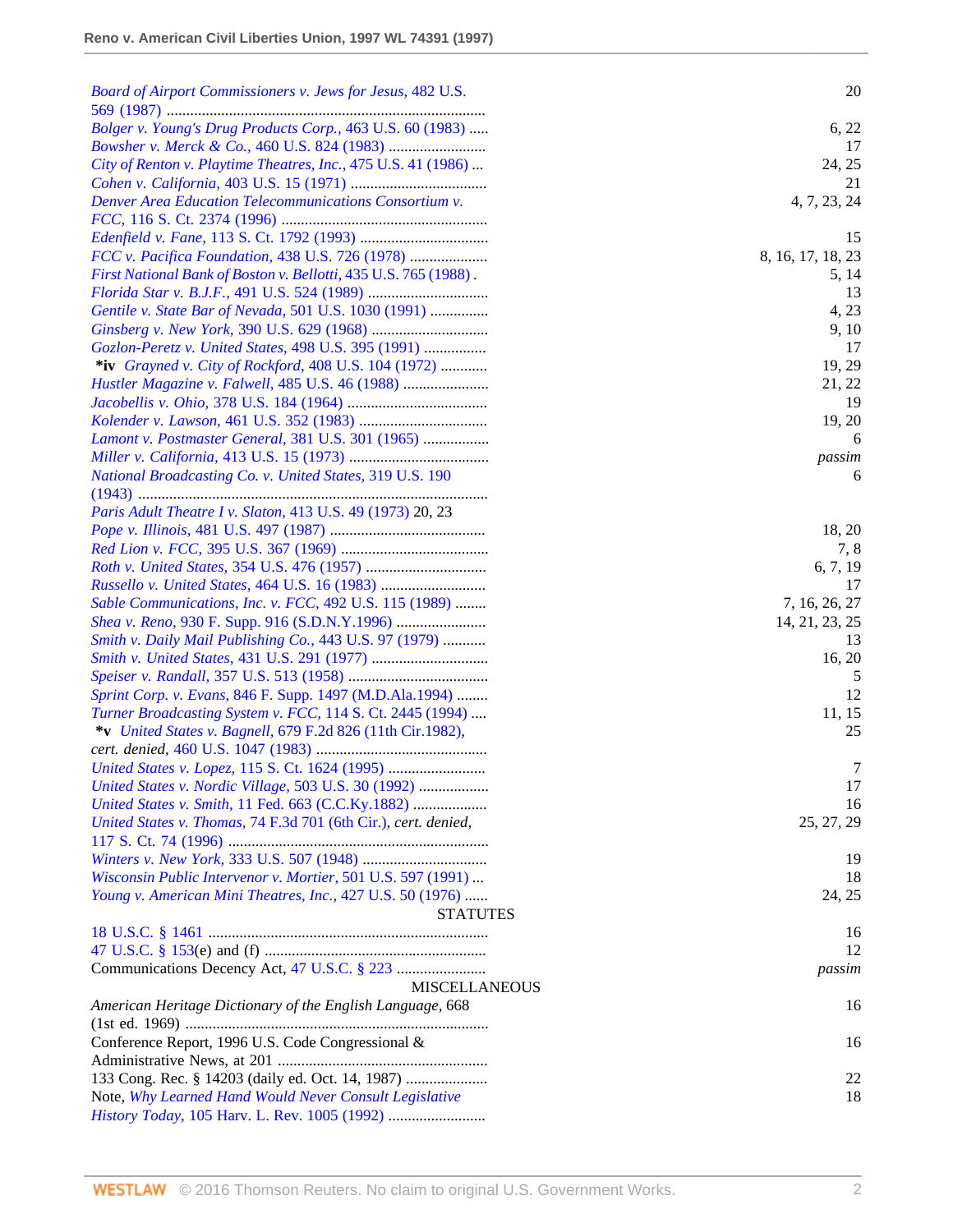### **\*1 INTEREST OF THE AMICI**

Amicus ApolloMedia Corporation is a multimedia technology company located in San Francisco, California. Its business is entirely devoted to computer-mediated communications. It designs and constructs sites on the World Wide Web, and it implements Internet systems for the delivery and management of information. Amicus uses computers, modems and telephone lines to communicate its own "content" as well as the content published by its clients and by visitors to its web sites.

ApolloMedia's web sites and some of its clients' web sites often communicate strong positions using expression that may be considered "indecent" by some people in some communities. Its "annoy.com" web site (http:// www.annoy.com) enables visitors to construct and send provocative email messages to various public officials and public figures, transmitting views on controversial issues such as single sex marriage, censorship, health care and gays in the military. Amicus' online databases contain material of social or political value, some of which is sexually explicit or uses vulgar language. Among ApolloMedia's clients are the Service Members Legal Defense Network (assisting military service members who are investigated concerning alleged homosexuality or who oppose sexual harassment), and the Hawaii Equal Rights Marriage Project (attempting to secure the right to marriage for gay and lesbian couples).

ApolloMedia has filed an action in the Northern District of California (*ApolloMedia Corporation v. Reno,* No. C-97-0346 MMC), challenging the constitutionality of the provision of the Communications Decency Act ("CDA"), [47 U.S.C. § 223\(a\)](http://www.westlaw.com/Link/Document/FullText?findType=L&pubNum=1000546&cite=47USCAS223&originatingDoc=Iac6ea13847be11d98915dbcd77ee80bc&refType=RB&originationContext=document&vr=3.0&rs=cblt1.0&transitionType=DocumentItem&contextData=(sc.Search)#co_pp_8b3b0000958a4)(1) (A)(ii), that makes criminal any "indecent" computer communication "with intent to annoy." The Court's resolution of "indecent" speech issues in the instant case, under different CDA provisions  $(\S \S 223(a)(1)(B)(ii)$  and  $(d)(1)(B))$  $(d)(1)(B))$ , may affect certain issues in ApolloMedia's action.

**\*2** Amicus Bay Area Lawyers for Individual Freedom (BALIF) is a minority bar association comprised of over 500 lesbian, gay and bisexual members of the Bay Area legal community. Founded in 1980, BALIF promotes the professional interests of its members and the legal interests of the gay, lesbian and bisexual community at large.

BALIF frequently appears as amicus curiae in cases in which it can provide perspective that will inform a court's decision on a matter of broad public importance. BALIF believes this to be such a case. The speech of BALIF's members, their clients and lesbian, gay and bisexual Californians in general is restricted by the CDA. They routinely use computer-mediated forms of communication. BALIF itself maintains a web site (http:// www.balif.org), with links to a variety of other sites and organizations of interest to BALIF members, including Gay.Net. Because the CDA targets sexual speech, and because BALIF is identified in part by its members' sexual orientation, the CDA's attempt to outlaw "indecent" speech threatens the full and frank discussion of matters of great concern to BALIF. Indeed, BALIF is aware that the very concept of homosexuality is considered "indecent" to some people in some communities, and the CDA therefore poses a particular threat to the speech of BALIF and the gay, lesbian and bisexual community it represents.

The parties have consented to the filing of this brief, and amici have lodged letters of consent with the Clerk.

#### SUMMARY OF ARGUMENT

1. The federal government's power to regulate interstate commerce does not confer on it a "compelling interest" in restricting the speech of ordinary citizens using computers. Any federal interest in policing sexual morality is attenuated. It is further attenuated, compared to its power over government licensed broadcasters, by the nature of the Internet medium, the most democratic ever **\*3** invented. The CDA supplants the authority of parents and the states by banning speech that some parents affirmatively wish their children to have access to (e.g., information about avoiding [sexually transmitted diseases\)](http://www.westlaw.com/Link/Document/FullText?entityType=disease&entityId=Ic8edbc8c475411db9765f9243f53508a&originationContext=document&transitionType=DocumentItem&contextData=(sc.Default)&vr=3.0&rs=cblt1.0) or are willing to trust their children with. Speech is made criminal and banned for everyone if it is deemed "patently offensive" for five-year olds. The government's alternative argument, that it has a compelling interest in making sure that people are not deterred from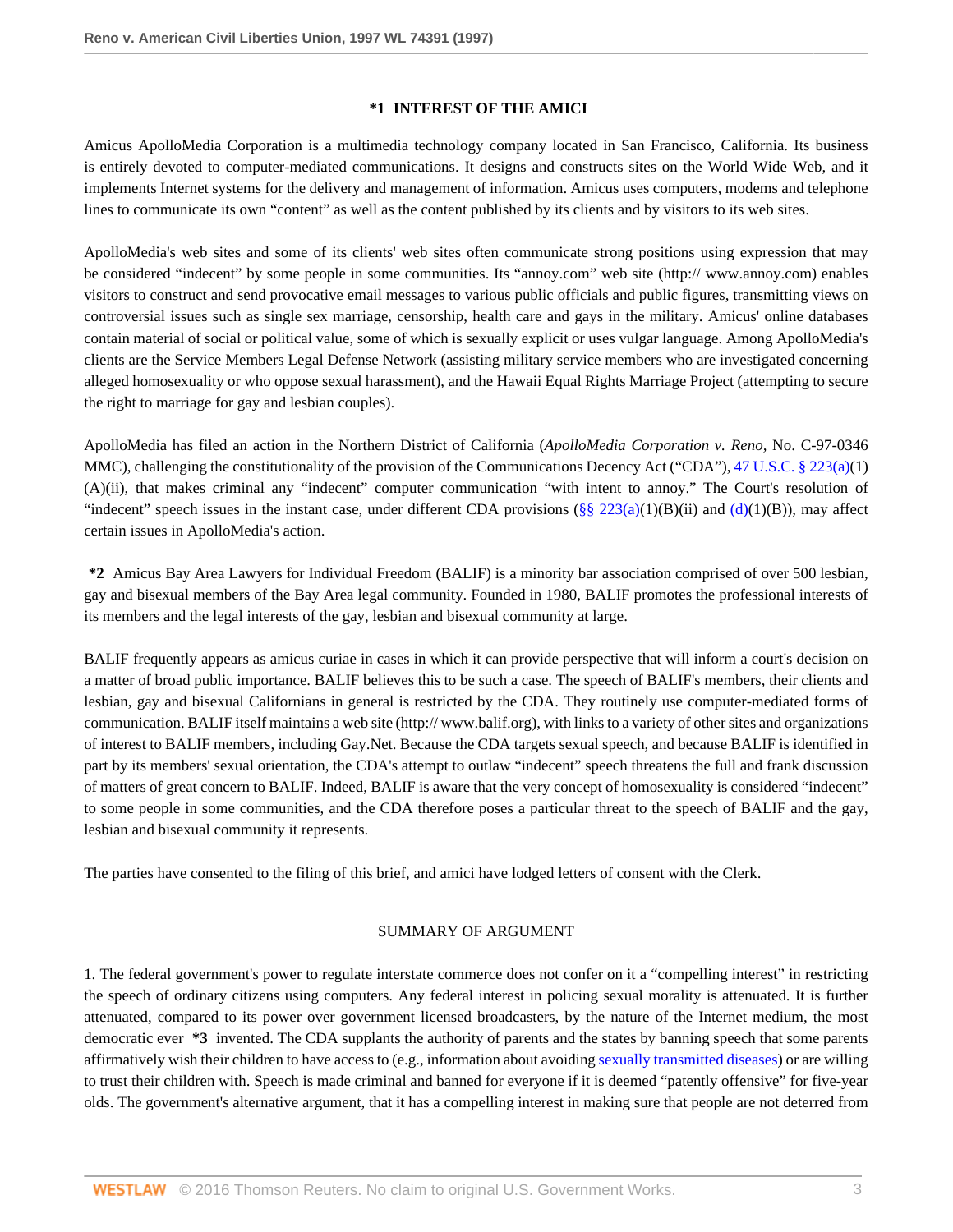using the Internet fails in light of the reality that the Internet is flourishing and Americans are flocking to it, and there is simply no need for coercive federal criminal intervention.

2. The CDA exempts intrastate communications. It is practically unenforceable against communications originating abroad, which are a substantial portion of sexually explicit communications. The CDA's formal and practical underinclusiveness means that it does not effectively prohibit many if not most "indecent" communications. Because the CDA's speech restrictions do not effectively serve the government's asserted purpose in shielding children from such communications, they violate the First Amendment.

3. Section  $223(a)(1)(B)(ii)$  criminalizes "indecent" speech but does not define it. "Indecency" has no meaning sufficiently intelligible to make its prohibition criminally enforceable. The government's attempt to rescue the statute by relying on a committee report to supply the missing definition violates settled canons of statutory interpretation and due process requirements of fair notice. The prohibition is impermissibly vague for a criminal statute.

4. As construed by the government, the CDA uses only one part of the three-part test of *[Miller v. California,](http://www.westlaw.com/Link/Document/FullText?findType=Y&serNum=1973126439&pubNum=780&originatingDoc=Iac6ea13847be11d98915dbcd77ee80bc&refType=RP&fi=co_pp_sp_780_24&originationContext=document&vr=3.0&rs=cblt1.0&transitionType=DocumentItem&contextData=(sc.Search)#co_pp_sp_780_24)* 413 U.S. 15, [24 \(1973\)](http://www.westlaw.com/Link/Document/FullText?findType=Y&serNum=1973126439&pubNum=780&originatingDoc=Iac6ea13847be11d98915dbcd77ee80bc&refType=RP&fi=co_pp_sp_780_24&originationContext=document&vr=3.0&rs=cblt1.0&transitionType=DocumentItem&contextData=(sc.Search)#co_pp_sp_780_24), to make criminal speech that is not legally obscene. This violates the First Amendment because it punishes speech with societal value and because, when the "patently offensive" prohibition is uncoupled from the prurient-appeal and nosocietal value **\*4** rules for obscene speech, the law is impermissibly vague. The wholly uncertain applicability of the CDA defenses actually compounds the vagueness of the statute. *See Gentile v. State Bar of Nevada,* [501 U.S. 1030, 1048-49 \(1991\).](http://www.westlaw.com/Link/Document/FullText?findType=Y&serNum=1991116017&pubNum=780&originatingDoc=Iac6ea13847be11d98915dbcd77ee80bc&refType=RP&fi=co_pp_sp_780_1048&originationContext=document&vr=3.0&rs=cblt1.0&transitionType=DocumentItem&contextData=(sc.Search)#co_pp_sp_780_1048) In addition, using "community standards" to judge a non-geographic medium like the Internet means that speech offensive to the least tolerant community in the nation is banned from all communities. The subjective "patently offensive" standard, standing alone, invites both discriminatory enforcement and unseemly government surveillance of the online communications of ordinary innocent citizens.

#### **ARGUMENT**

<span id="page-3-0"></span>The Court has never upheld a *criminal* statute outlawing either "indecent" or "patently offensive" speech that is not legally "obscene."<sup>[1](#page-12-0)</sup> The provisions of the CDA at issue in this case punish pure speech as a felony.

**\*5** The CDA is not a "sensitive tool" for regulating unprotected speech. *See Speiser v. Randall,* [357 U.S. 513, 525 \(1958\)](http://www.westlaw.com/Link/Document/FullText?findType=Y&serNum=1958121488&pubNum=780&originatingDoc=Iac6ea13847be11d98915dbcd77ee80bc&refType=RP&fi=co_pp_sp_780_525&originationContext=document&vr=3.0&rs=cblt1.0&transitionType=DocumentItem&contextData=(sc.Search)#co_pp_sp_780_525). Instead, it is a clumsy and defective piece of legislation that builds a censorship edifice on the flimsiest of foundations: it prohibits unknowable kinds and quantities of speech ("indecent") not defined by the statute; the government's proposed definition of the forbidden speech, borrowed from a committee report, was in turn borrowed from the FCC's definition used to regulate government licensees in a very different medium (broadcast); and the FCC's definition in turn borrowed one part of the three-part test for "obscene" matter established by *[Miller v. California,](http://www.westlaw.com/Link/Document/FullText?findType=Y&serNum=1973126439&pubNum=780&originatingDoc=Iac6ea13847be11d98915dbcd77ee80bc&refType=RP&originationContext=document&vr=3.0&rs=cblt1.0&transitionType=DocumentItem&contextData=(sc.Search))* 413 U.S. 15 (1973). At each step in the construction of this censorship structure, the CDA's unconstitutionality has been compounded.

## **I. THE FEDERAL GOVERNMENT'S POWER TO REGULATE INTERSTATE COMMERCE DOES NOT CONFER ON IT A "COMPELLING" INTEREST IN REGULATING "INDECENT" SPEECH BY ORDINARY CITIZENS USING COMPUTERS**

The primary battleground on which this case has been fought is whether the CDA is "narrowly tailored." But the CDA's attempt at regulation of the speech of ordinary citizens requires a determination, first, whether the *federal* government has both the constitutional power and a compelling interest in regulating citizen speech (not the speech of federally-licensed broadcasters) using computers. The requisite power and interest cannot simply be assumed. *E.g., [First National Bank of Boston v. Bellotti,](http://www.westlaw.com/Link/Document/FullText?findType=Y&serNum=1978114223&pubNum=780&originatingDoc=Iac6ea13847be11d98915dbcd77ee80bc&refType=RP&fi=co_pp_sp_780_786&originationContext=document&vr=3.0&rs=cblt1.0&transitionType=DocumentItem&contextData=(sc.Search)#co_pp_sp_780_786)* [435 U.S. 765, 786 \(1988\)](http://www.westlaw.com/Link/Document/FullText?findType=Y&serNum=1978114223&pubNum=780&originatingDoc=Iac6ea13847be11d98915dbcd77ee80bc&refType=RP&fi=co_pp_sp_780_786&originationContext=document&vr=3.0&rs=cblt1.0&transitionType=DocumentItem&contextData=(sc.Search)#co_pp_sp_780_786) (burden on government); *id.* [at 788-89](http://www.westlaw.com/Link/Document/FullText?findType=Y&serNum=1978114223&originatingDoc=Iac6ea13847be11d98915dbcd77ee80bc&refType=RP&originationContext=document&vr=3.0&rs=cblt1.0&transitionType=DocumentItem&contextData=(sc.Search)) (asserted interests not "supported by record **\*6** or legislative findings"). Only if, after consideration of all the relevant facts, the Court finds the federal interest to be "compelling" need it decide whether the CDA is "narrowly tailored" to serve the interest.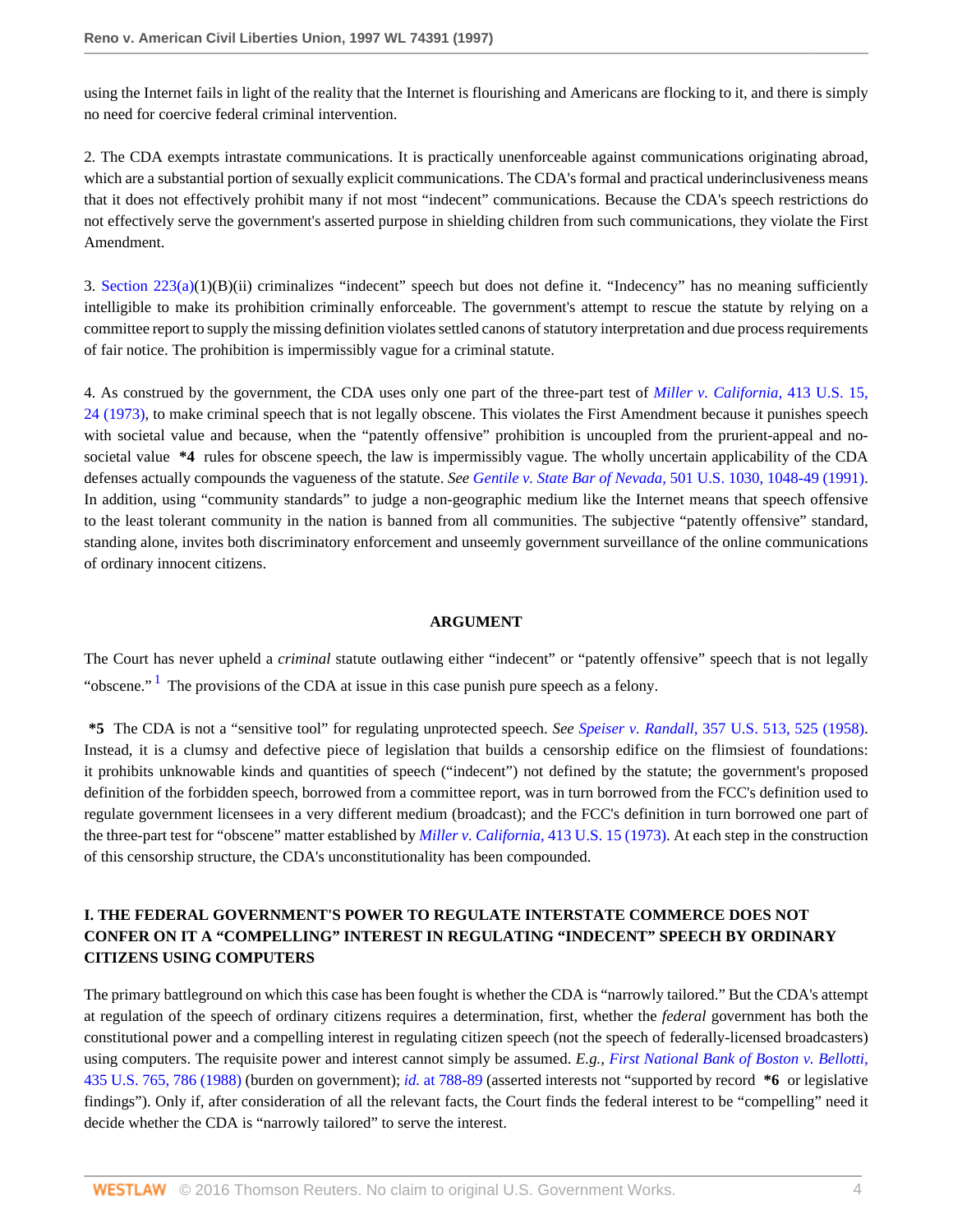Congress has only the legislative powers enumerated in the Constitution. All other powers are reserved, under the Tenth Amendment, to the states and the people. The federal government needs to be reminded on occasion that it, unlike the states, has no general police power. In particular, "the domain of sexual morality is pre-eminently a matter of state concern." *[Roth](http://www.westlaw.com/Link/Document/FullText?findType=Y&serNum=1957120394&pubNum=780&originatingDoc=Iac6ea13847be11d98915dbcd77ee80bc&refType=RP&fi=co_pp_sp_780_502&originationContext=document&vr=3.0&rs=cblt1.0&transitionType=DocumentItem&contextData=(sc.Search)#co_pp_sp_780_502) v. United States,* [354 U.S. 476, 502 \(1957\)](http://www.westlaw.com/Link/Document/FullText?findType=Y&serNum=1957120394&pubNum=780&originatingDoc=Iac6ea13847be11d98915dbcd77ee80bc&refType=RP&fi=co_pp_sp_780_502&originationContext=document&vr=3.0&rs=cblt1.0&transitionType=DocumentItem&contextData=(sc.Search)#co_pp_sp_780_502) (Harlan, J., dissenting in part). Interests protected by statutes on sexual morality are "primarily entrusted to the care, not of the federal government, but of the states. Congress has no substantive power over sexual morality." *Id.* [at 504.](http://www.westlaw.com/Link/Document/FullText?findType=Y&serNum=1957120394&originatingDoc=Iac6ea13847be11d98915dbcd77ee80bc&refType=RP&originationContext=document&vr=3.0&rs=cblt1.0&transitionType=DocumentItem&contextData=(sc.Search))

As the Court held in *Roth,* Congressional power to regulate obscene matter in the mails is based on its express power over the postal system under [Article I, section 8, clause 7 of the Constitution](http://www.westlaw.com/Link/Document/FullText?findType=L&pubNum=1000546&cite=USCOARTIS8CL7&originatingDoc=Iac6ea13847be11d98915dbcd77ee80bc&refType=LQ&originationContext=document&vr=3.0&rs=cblt1.0&transitionType=DocumentItem&contextData=(sc.Search)). [354 U.S. at 492-93.](http://www.westlaw.com/Link/Document/FullText?findType=Y&serNum=1957120394&pubNum=780&originatingDoc=Iac6ea13847be11d98915dbcd77ee80bc&refType=RP&fi=co_pp_sp_780_492&originationContext=document&vr=3.0&rs=cblt1.0&transitionType=DocumentItem&contextData=(sc.Search)#co_pp_sp_780_492) Even this plenary power over the postal system does not justify Congressional attempts to restrict unpopular speech transmitted by mail. *E.g., [Bolger v. Young's Drug](http://www.westlaw.com/Link/Document/FullText?findType=Y&serNum=1983129662&pubNum=780&originatingDoc=Iac6ea13847be11d98915dbcd77ee80bc&refType=RP&originationContext=document&vr=3.0&rs=cblt1.0&transitionType=DocumentItem&contextData=(sc.Search)) Products Corp.*, [463 U.S. 60 \(1983\)](http://www.westlaw.com/Link/Document/FullText?findType=Y&serNum=1983129662&pubNum=780&originatingDoc=Iac6ea13847be11d98915dbcd77ee80bc&refType=RP&originationContext=document&vr=3.0&rs=cblt1.0&transitionType=DocumentItem&contextData=(sc.Search)) (invalidating federal statute that prohibited unsolicited mail advertising of contraceptives); *[Lamont v. Postmaster General,](http://www.westlaw.com/Link/Document/FullText?findType=Y&serNum=1965102972&pubNum=780&originatingDoc=Iac6ea13847be11d98915dbcd77ee80bc&refType=RP&originationContext=document&vr=3.0&rs=cblt1.0&transitionType=DocumentItem&contextData=(sc.Search))* 381 U.S. 301 (1965) (invalidating requirement that persons receiving "Communist propaganda" had to request delivery of such mail). Congress has no express power over other forms of communication, including the Internet, and therefore any regulatory power must be implied from its power over interstate commerce. *See* **\*7** *[National Broadcasting](http://www.westlaw.com/Link/Document/FullText?findType=Y&serNum=1943120664&pubNum=780&originatingDoc=Iac6ea13847be11d98915dbcd77ee80bc&refType=RP&fi=co_pp_sp_780_227&originationContext=document&vr=3.0&rs=cblt1.0&transitionType=DocumentItem&contextData=(sc.Search)#co_pp_sp_780_227) Co. v. United States,* [319 U.S. 190, 227 \(1943\)](http://www.westlaw.com/Link/Document/FullText?findType=Y&serNum=1943120664&pubNum=780&originatingDoc=Iac6ea13847be11d98915dbcd77ee80bc&refType=RP&fi=co_pp_sp_780_227&originationContext=document&vr=3.0&rs=cblt1.0&transitionType=DocumentItem&contextData=(sc.Search)#co_pp_sp_780_227) (Communications Act of 1934 provision a proper exercise of Congressional power over interstate commerce). <sup>[2](#page-12-1)</sup>

<span id="page-4-0"></span>The federal commerce power, however, is not unlimited. *United States v. Lopez,* [115 S. Ct. 1624 \(1995\).](http://www.westlaw.com/Link/Document/FullText?findType=Y&serNum=1995096321&pubNum=708&originatingDoc=Iac6ea13847be11d98915dbcd77ee80bc&refType=RP&originationContext=document&vr=3.0&rs=cblt1.0&transitionType=DocumentItem&contextData=(sc.Search)) If under *Lopez* Congress lacks power under the Commerce Clause to protect children from the very serious problem of violence associated with guns in schools, it is hard to see why its interest in shielding them from private online speech should be considered "compelling." As Justice Harlan pointed out, "Not only is the federal interest in protecting the Nation against pornography attenuated, but the dangers of federal censorship in this field are far greater than anything the States may do." *Roth, supra,* [354 U.S. at 505.](http://www.westlaw.com/Link/Document/FullText?findType=Y&serNum=1957120394&pubNum=780&originatingDoc=Iac6ea13847be11d98915dbcd77ee80bc&refType=RP&fi=co_pp_sp_780_505&originationContext=document&vr=3.0&rs=cblt1.0&transitionType=DocumentItem&contextData=(sc.Search)#co_pp_sp_780_505) The "deadening uniformity" of national censorship is one of the dangers. *Id.*

The "attenuated" federal interest in regulating sexual morality is further attenuated by the nature of the online medium. As Justice Frankfurter pointed out in *NBC* with regard to the broadcast medium, "Unlike other modes of expression, radio inherently is not available to all. That is its unique characteristic, and that is why, unlike other modes of expression, it is subject to governmental regulation. Because it cannot be used by all, some who wish to **\*8** use it must be denied." [319 U.S. at 226;](http://www.westlaw.com/Link/Document/FullText?findType=Y&serNum=1943120664&pubNum=780&originatingDoc=Iac6ea13847be11d98915dbcd77ee80bc&refType=RP&fi=co_pp_sp_780_226&originationContext=document&vr=3.0&rs=cblt1.0&transitionType=DocumentItem&contextData=(sc.Search)#co_pp_sp_780_226) *accord, [Red Lion,](http://www.westlaw.com/Link/Document/FullText?findType=Y&serNum=1969133002&pubNum=780&originatingDoc=Iac6ea13847be11d98915dbcd77ee80bc&refType=RP&fi=co_pp_sp_780_386&originationContext=document&vr=3.0&rs=cblt1.0&transitionType=DocumentItem&contextData=(sc.Search)#co_pp_sp_780_386)* [395 U.S. at 386-401.](http://www.westlaw.com/Link/Document/FullText?findType=Y&serNum=1969133002&pubNum=780&originatingDoc=Iac6ea13847be11d98915dbcd77ee80bc&refType=RP&fi=co_pp_sp_780_386&originationContext=document&vr=3.0&rs=cblt1.0&transitionType=DocumentItem&contextData=(sc.Search)#co_pp_sp_780_386) But the Internet *can* be used by all. "Unlike other modes of expression," there is no scarcity of frequencies or facilities that could justify government content regulation. Nor is it "intrusive" in the sense that an unwanted communication may enter the home unbidden and "confront" unsuspecting children. *Cf. [FCC v. Pacifica Foundation,](http://www.westlaw.com/Link/Document/FullText?findType=Y&serNum=1978139517&pubNum=780&originatingDoc=Iac6ea13847be11d98915dbcd77ee80bc&refType=RP&fi=co_pp_sp_780_748&originationContext=document&vr=3.0&rs=cblt1.0&transitionType=DocumentItem&contextData=(sc.Search)#co_pp_sp_780_748)* 438 U.S. 726, 748 (1978). Nor is it a medium "uniquely accessible to children." *Id.* [at 749.](http://www.westlaw.com/Link/Document/FullText?findType=Y&serNum=1978139517&originatingDoc=Iac6ea13847be11d98915dbcd77ee80bc&refType=RP&originationContext=document&vr=3.0&rs=cblt1.0&transitionType=DocumentItem&contextData=(sc.Search)) Receiving any computer-mediated communication requires both affirmative effort and significantly more sophistication than turning on a television set or picking up a telephone.

The government asserts that "the indecency problem" on the Internet is "much more pronounced than it is on broadcast stations." U.S. Br. at 29. According to the government, this is because the Internet operates "without the intervention of editors, network censors, or market disincentives." *Id.* In other words, according to the government, because ordinary citizens can communicate with each other directly, not as the passive recipients of programming directed at them by powerful corporations, the government is entitled to step in and make criminal the citizen speech that it disfavors. The perverse result is that the more democratic the medium-in the sense of being free of corporate "censors" and commercial "disincentives"-the greater the government's right to regulate the medium. If the First Amendment means anything, this argument must be rejected out of hand.

Finally, any federal interest is attenuated because the CDA officiously meddles in what is first and foremost the domain of parents, not government. It overrides parents' wishes and criminalizes speech that some parents affirmatively wish their children to have access to, e.g., information about how to avoid [sexually transmitted diseases](http://www.westlaw.com/Link/Document/FullText?entityType=disease&entityId=Ic8edbc8c475411db9765f9243f53508a&originationContext=document&transitionType=DocumentItem&contextData=(sc.Default)&vr=3.0&rs=cblt1.0). **\*9** It criminalizes speech that some parents are willing to trust their children with. It makes felonies speech that would be perfectly appropriate for 17-year old minors simply because it might be deemed "patently offensive" in some communities for *5-year old* children. (The CDA makes no distinction between older minors and toddlers, banning speech if it is "available" to *any* minor.) Further, the CDA ignores the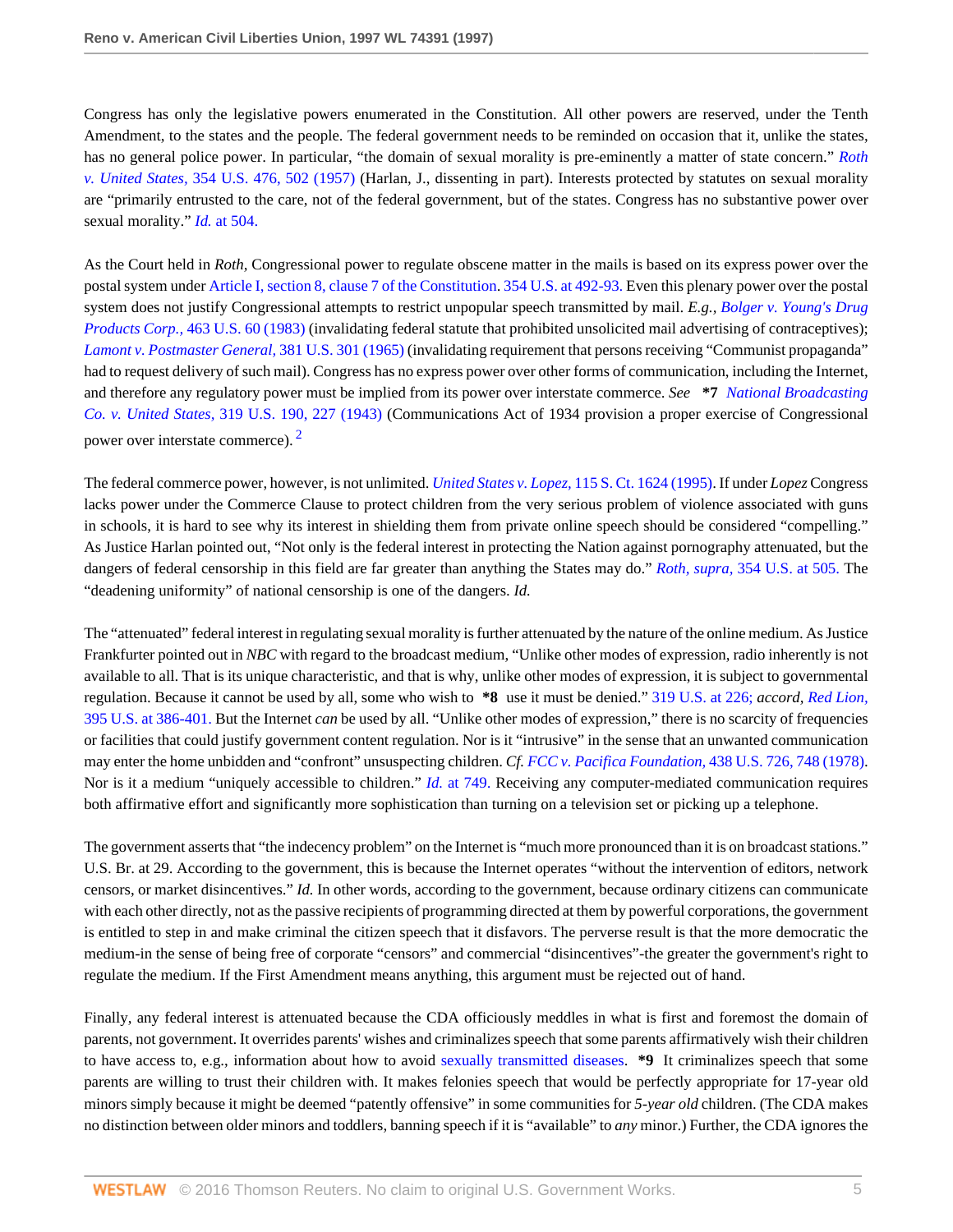fact that parents may easily install software on their computers that prevents their children from gaining access to material that the parents do object to. *ACLU v. Reno,* [929 F. Supp. at 838-42.](http://www.westlaw.com/Link/Document/FullText?findType=Y&serNum=1996133365&pubNum=345&originatingDoc=Iac6ea13847be11d98915dbcd77ee80bc&refType=RP&fi=co_pp_sp_345_838&originationContext=document&vr=3.0&rs=cblt1.0&transitionType=DocumentItem&contextData=(sc.Search)#co_pp_sp_345_838) In short, the CDA supplants parental control with governmental control over the information that children have access to, and it supplants state authority with federal authority over sexual morality. It does so without hearings, findings or any evidence of *what* speech might cause *what* harm to *what* minors.

As Judge Dalzell noted, the asserted interest in protecting children "is as dangerous as it is compelling" because it has "no limiting principle." *ACLU v. Reno,* [929 F. Supp. at 882.](http://www.westlaw.com/Link/Document/FullText?findType=Y&serNum=1996133365&pubNum=345&originatingDoc=Iac6ea13847be11d98915dbcd77ee80bc&refType=RP&fi=co_pp_sp_345_882&originationContext=document&vr=3.0&rs=cblt1.0&transitionType=DocumentItem&contextData=(sc.Search)#co_pp_sp_345_882) It would, for example, authorize Congress to enact a "Newspaper Decency Act," *id.,* and, in the name of protecting children, to restrict wide varieties of speech disfavored by paternalistic legislators.

The Court should conclude that Congress does not in fact have a compelling interest in shielding all children, of whatever age and regardless of their parents' wishes, from sexual speech on the Internet. The Court's decision in *[Ginsberg v. New York,](http://www.westlaw.com/Link/Document/FullText?findType=Y&serNum=1968131167&pubNum=780&originatingDoc=Iac6ea13847be11d98915dbcd77ee80bc&refType=RP&originationContext=document&vr=3.0&rs=cblt1.0&transitionType=DocumentItem&contextData=(sc.Search))* [390 U.S. 629 \(1968\),](http://www.westlaw.com/Link/Document/FullText?findType=Y&serNum=1968131167&pubNum=780&originatingDoc=Iac6ea13847be11d98915dbcd77ee80bc&refType=RP&originationContext=document&vr=3.0&rs=cblt1.0&transitionType=DocumentItem&contextData=(sc.Search)) cannot carry the freight that the government attempts to load on it. The government contends, first, that what it calls the CDA's "specific child" and "transmission" provisions are "essentially no different" from the New York law in *Ginsberg.* U.S. Br. at 24. The Court in *Ginsberg* rejected the argument of a commercial seller of pornography that **\*10** minors had the right to see the same materials available for sale to adults. [390 U.S. at 636-37.](http://www.westlaw.com/Link/Document/FullText?findType=Y&serNum=1968131167&pubNum=780&originatingDoc=Iac6ea13847be11d98915dbcd77ee80bc&refType=RP&fi=co_pp_sp_780_636&originationContext=document&vr=3.0&rs=cblt1.0&transitionType=DocumentItem&contextData=(sc.Search)#co_pp_sp_780_636) *Ginsberg* involved a *state* law enacted in the state's police power, not a federal commerce regulation. The Court specifically noted that the validity of the law rested on the state's power "to control the conduct of children" (*id.* at 638-39), a power that the federal government does not have. Justice Stewart, concurring, said that the law was valid on the same basis that the states may deny minors the right to marry or to vote. *Id.* at 649-50.

<span id="page-5-0"></span>Furthermore, the state statute in *Ginsberg* embodied a legislative approach that Congress expressly and deliberately *rejected* in the CDA. The New York law precisely defined types of materials that were deemed by the state to be "harmful to minors." [390](http://www.westlaw.com/Link/Document/FullText?findType=Y&serNum=1968131167&pubNum=780&originatingDoc=Iac6ea13847be11d98915dbcd77ee80bc&refType=RP&fi=co_pp_sp_780_645&originationContext=document&vr=3.0&rs=cblt1.0&transitionType=DocumentItem&contextData=(sc.Search)#co_pp_sp_780_645) [U.S. at 645-47.](http://www.westlaw.com/Link/Document/FullText?findType=Y&serNum=1968131167&pubNum=780&originatingDoc=Iac6ea13847be11d98915dbcd77ee80bc&refType=RP&fi=co_pp_sp_780_645&originationContext=document&vr=3.0&rs=cblt1.0&transitionType=DocumentItem&contextData=(sc.Search)#co_pp_sp_780_645) For example, the state statute contained detailed definitions of "nudity, sexual conduct, sexual excitement, or sado-masochistic abuse,"<sup>[3](#page-12-2)</sup> which, when the material met the three-part test of *Miller* as obscene for minors, were deemed to be "harmful to minors." Congress, however, "considered, but rejected the so-called 'harmful to minors' standard. *See Ginsberg v. New York* ..." Conf. Report at 188, reprinted in 1996 U.S. Code Congressional Adm. News, at 202. Oddly, it is the very approach specifically rejected by Congress that is now relied upon by the government.<sup>[4](#page-12-3)</sup>

<span id="page-5-1"></span>**\*11** Finally, now that the case is in this Court, the government asserts-without any supporting evidence or congressional finding-a new "compelling interest in protecting the First Amendment interests of all Americans," not just children, in using the Internet. U.S. Br. At 31. The argument is that the Internet's potential "will be lost" if people are "unwilling to avail themselves of its benefits because they do not want their children exposed to patently offensive material." *Id.* at 30. There is, however, no evidence to support the suggestion that substantial numbers of people are foregoing the communicative benefits of the Internet for fear of exposing their children to "indecent" material. In fact, all the evidence shows that the Internet is flourishing and American participation in it is growing by leaps and bounds. Households, schools and businesses are flocking to it in ever increasing numbers. It "ain't broke" and does not need government "fixin" ' to make it work for the people. [5](#page-12-4) *If* any parents are sufficiently concerned that they might be "deterred" from using the Internet, they have it within their power-with no need for coercive government criminal intervention- **\*12** to monitor their children's use and to install the readily available software that screens out undesired material.

<span id="page-5-2"></span>Furthermore, recognizing a "compelling government interest" in making sure that a communications medium is "family friendly" (U.S. Br. at 7) has disturbing implications. Such an interest could as easily be asserted with regard to "indecent" speech in public parks or leaflets passed out on street corners. If the federal government were given free rein to ensure "family friendly" communications media, it could regulate depictions of violence, use of profanity and almost any other content disfavored by legislators. The simple truth is that criminalizing the speech of ordinary citizens in the name of making sure that all speech on a medium is acceptable to the majority-who may otherwise desert the medium-is inconsistent with the very purpose of the First Amendment.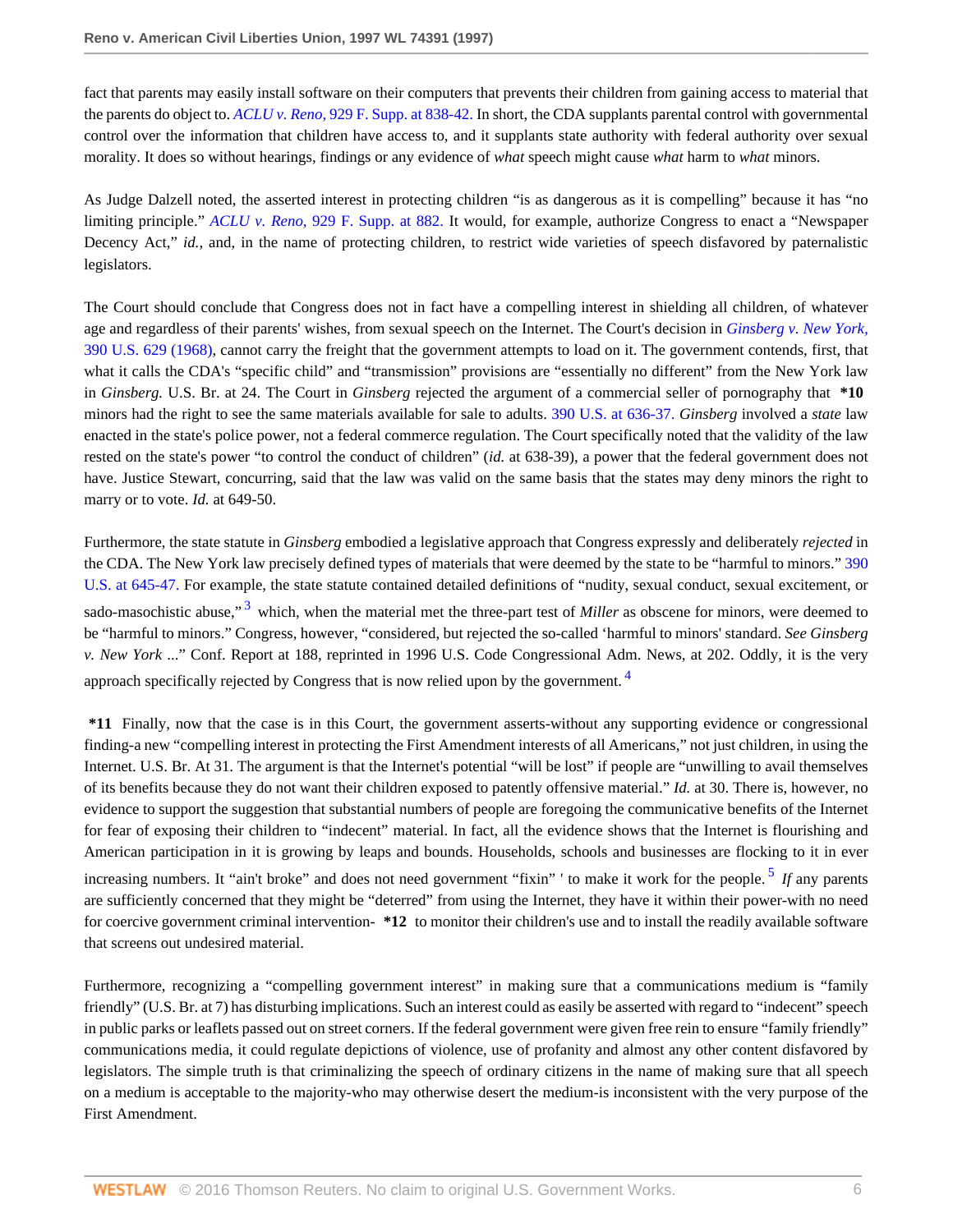## **II. BECAUSE THE CDA EXEMPTS INTRASTATE COMMUNICATIONS AND IS NOT PRACTICALLY ENFORCEABLE AGAINST COMMUNICATIONS ORIGINATING ABROAD, THE GOVERNMENT'S ASSERTED INTEREST IS NOT IN FACT SERVED BY ITS SPEECH RESTRICTIONS**

Sections  $223(a)(1)$  and  $(d)(1)$  $(d)(1)$  of the CDA apply only to "interstate and foreign communications." These are defined terms in the Communications Act. [47 U.S.C. § 153](http://www.westlaw.com/Link/Document/FullText?findType=L&pubNum=1000546&cite=47USCAS153&originatingDoc=Iac6ea13847be11d98915dbcd77ee80bc&refType=LQ&originationContext=document&vr=3.0&rs=cblt1.0&transitionType=DocumentItem&contextData=(sc.Search))(e) and (f). The definition of "interstate communication" is a common sense one, meaning a communication or transmission "from any State ... to any other State." *See [Sprint Corp. v. Evans,](http://www.westlaw.com/Link/Document/FullText?findType=Y&serNum=1994069509&pubNum=345&originatingDoc=Iac6ea13847be11d98915dbcd77ee80bc&refType=RP&fi=co_pp_sp_345_1500&originationContext=document&vr=3.0&rs=cblt1.0&transitionType=DocumentItem&contextData=(sc.Search)#co_pp_sp_345_1500)* 846 F. Supp. 1497, [1500-01 \(M.D.Ala.1994\).](http://www.westlaw.com/Link/Document/FullText?findType=Y&serNum=1994069509&pubNum=345&originatingDoc=Iac6ea13847be11d98915dbcd77ee80bc&refType=RP&fi=co_pp_sp_345_1500&originationContext=document&vr=3.0&rs=cblt1.0&transitionType=DocumentItem&contextData=(sc.Search)#co_pp_sp_345_1500)

Because Congress elected in the CDA not to make criminal *intra* state computer communications, the Act exempts innumerable communications that may well **\*13** include "indecent" or "patently offensive" material. For example, a "chat room" or email sexual proposition from a pedophile to a child in the same town is not covered by the Act. Nor are cross-town facsimile transmissions. Similarly, intrastate email among employees in a business, or students at a university, is not covered. Many other online communications of all kinds, so long as they do not cross state lines, are simply not covered.

In *[Florida Star v. B.J.F.,](http://www.westlaw.com/Link/Document/FullText?findType=Y&serNum=1989092402&pubNum=780&originatingDoc=Iac6ea13847be11d98915dbcd77ee80bc&refType=RP&originationContext=document&vr=3.0&rs=cblt1.0&transitionType=DocumentItem&contextData=(sc.Search))* 491 U.S. 524 (1989), the Court invalidated a Florida law prohibiting disclosure of rape victims' names in "any instrument of mass communication." The Court held that the law's "facial under-inclusiveness" undermined the state's claim that it was in fact accomplishing its asserted purpose of protecting the victims' privacy. The law did not "prohibit the spread by other means of the identities of victims of sexual offenses," and did not cover communications by individuals (like the "backyard gossip") at all. [491 U.S. at 540.](http://www.westlaw.com/Link/Document/FullText?findType=Y&serNum=1989092402&pubNum=780&originatingDoc=Iac6ea13847be11d98915dbcd77ee80bc&refType=RP&fi=co_pp_sp_780_540&originationContext=document&vr=3.0&rs=cblt1.0&transitionType=DocumentItem&contextData=(sc.Search)#co_pp_sp_780_540) The Court held that "without more careful and inclusive precautions against alternative forms of dissemination, we cannot conclude that Florida's selective ban on publication by the mass media satisfactorily accomplishes its stated purpose." Justice Scalia stated the defect in the law concisely in his concurring opinion, in terms directly applicable here: the speech restriction is invalid "when it leaves appreciable damage to that supposedly vital interest unprohibited." [491 U.S. at 542.](http://www.westlaw.com/Link/Document/FullText?findType=Y&serNum=1989092402&pubNum=780&originatingDoc=Iac6ea13847be11d98915dbcd77ee80bc&refType=RP&fi=co_pp_sp_780_542&originationContext=document&vr=3.0&rs=cblt1.0&transitionType=DocumentItem&contextData=(sc.Search)#co_pp_sp_780_542)

Similarly, in *[Smith v. Daily Mail Publishing Co.,](http://www.westlaw.com/Link/Document/FullText?findType=Y&serNum=1979135163&pubNum=780&originatingDoc=Iac6ea13847be11d98915dbcd77ee80bc&refType=RP&originationContext=document&vr=3.0&rs=cblt1.0&transitionType=DocumentItem&contextData=(sc.Search))* 443 U.S. 97 (1979), the Court invalidated a law that made it a crime for a newspaper (but not electronic media) to publish the names of juvenile offenders. The Court held that the law failed to "accomplish its stated purpose." [443 U.S. at 105.](http://www.westlaw.com/Link/Document/FullText?findType=Y&serNum=1979135163&pubNum=780&originatingDoc=Iac6ea13847be11d98915dbcd77ee80bc&refType=RP&fi=co_pp_sp_780_105&originationContext=document&vr=3.0&rs=cblt1.0&transitionType=DocumentItem&contextData=(sc.Search)#co_pp_sp_780_105) As now Chief Justice Rehnquist remarked, it is "difficult to take very seriously [the government's] asserted need to preserve the anonymity of its youthful **\*14** offenders when it permits other, equally, if not more, effective means of mass communication to distribute this information without fear of punishment." *Id.* [at 104-05](http://www.westlaw.com/Link/Document/FullText?findType=Y&serNum=1979135163&originatingDoc=Iac6ea13847be11d98915dbcd77ee80bc&refType=RP&originationContext=document&vr=3.0&rs=cblt1.0&transitionType=DocumentItem&contextData=(sc.Search)) (Rehnquist, J., concurring); *accord, [First National Bank of Boston v. Bellotti, supra,](http://www.westlaw.com/Link/Document/FullText?findType=Y&serNum=1978114223&pubNum=780&originatingDoc=Iac6ea13847be11d98915dbcd77ee80bc&refType=RP&fi=co_pp_sp_780_792&originationContext=document&vr=3.0&rs=cblt1.0&transitionType=DocumentItem&contextData=(sc.Search)#co_pp_sp_780_792)* 435 U.S. at 792-93 (statute invalid because "both underinclusive and overinclusive" in dealing with asserted interests).

In addition to exempting intrastate communications, the CDA is prevented from effectively serving the interest in protecting children by the fact that a "large percentage, perhaps 40% or more, of content on the Internet originates outside the United States." *ACLU v. Reno,* [929 F. Supp. at 848;](http://www.westlaw.com/Link/Document/FullText?findType=Y&serNum=1996133365&pubNum=345&originatingDoc=Iac6ea13847be11d98915dbcd77ee80bc&refType=RP&fi=co_pp_sp_345_848&originationContext=document&vr=3.0&rs=cblt1.0&transitionType=DocumentItem&contextData=(sc.Search)#co_pp_sp_345_848) *see Shea v. Reno,* [930 F. Supp. 916, 931 \(S.D.N.Y.1996\).](http://www.westlaw.com/Link/Document/FullText?findType=Y&serNum=1996170565&pubNum=345&originatingDoc=Iac6ea13847be11d98915dbcd77ee80bc&refType=RP&fi=co_pp_sp_345_931&originationContext=document&vr=3.0&rs=cblt1.0&transitionType=DocumentItem&contextData=(sc.Search)#co_pp_sp_345_931) Perhaps "thirty percent of the sexually explicit material currently available on the Internet originates in foreign countries." *Shea,* [930 F. Supp. at 931.](http://www.westlaw.com/Link/Document/FullText?findType=Y&serNum=1996170565&pubNum=345&originatingDoc=Iac6ea13847be11d98915dbcd77ee80bc&refType=RP&fi=co_pp_sp_345_931&originationContext=document&vr=3.0&rs=cblt1.0&transitionType=DocumentItem&contextData=(sc.Search)#co_pp_sp_345_931) "Pornography from, say, Amsterdam will be no less appealing to a child on the Internet than pornography from New York City, and residents of Amsterdam have little incentive to comply with the CDA." *ACLU,* [929 F. Supp. at 882-83.](http://www.westlaw.com/Link/Document/FullText?findType=Y&serNum=1996133365&pubNum=345&originatingDoc=Iac6ea13847be11d98915dbcd77ee80bc&refType=RP&fi=co_pp_sp_345_882&originationContext=document&vr=3.0&rs=cblt1.0&transitionType=DocumentItem&contextData=(sc.Search)#co_pp_sp_345_882) Thus, for this reason alone, "the CDA will almost certainly fail to accomplish the Government's interest in shielding children from pornography on the Internet." *Id.* [at 882.](http://www.westlaw.com/Link/Document/FullText?findType=Y&serNum=1996133365&originatingDoc=Iac6ea13847be11d98915dbcd77ee80bc&refType=RP&originationContext=document&vr=3.0&rs=cblt1.0&transitionType=DocumentItem&contextData=(sc.Search)) The CDA "will not reach a significant percentage of the sexually explicit material currently available." *Shea,* [930 F. Supp. at 941.](http://www.westlaw.com/Link/Document/FullText?findType=Y&serNum=1996170565&pubNum=345&originatingDoc=Iac6ea13847be11d98915dbcd77ee80bc&refType=RP&fi=co_pp_sp_345_941&originationContext=document&vr=3.0&rs=cblt1.0&transitionType=DocumentItem&contextData=(sc.Search)#co_pp_sp_345_941)

(The extent to which the quixotic CDA is ineffective is emphasized by the twin realities that minors are in fact exposed to "indecent" speech in many more direct and pervasive ways than through computers, and shutting down even some of those ways through measures like a Newspaper Decency Act, a Novel Decency Act, a Village Green (or "Schoolyard," or "Lockerroom") Decency Act or a Postal Decency Act would be palpably unconstitutional. *See ACLU,* [929 F. Supp. at 882.\)](http://www.westlaw.com/Link/Document/FullText?findType=Y&serNum=1996133365&pubNum=345&originatingDoc=Iac6ea13847be11d98915dbcd77ee80bc&refType=RP&fi=co_pp_sp_345_882&originationContext=document&vr=3.0&rs=cblt1.0&transitionType=DocumentItem&contextData=(sc.Search)#co_pp_sp_345_882)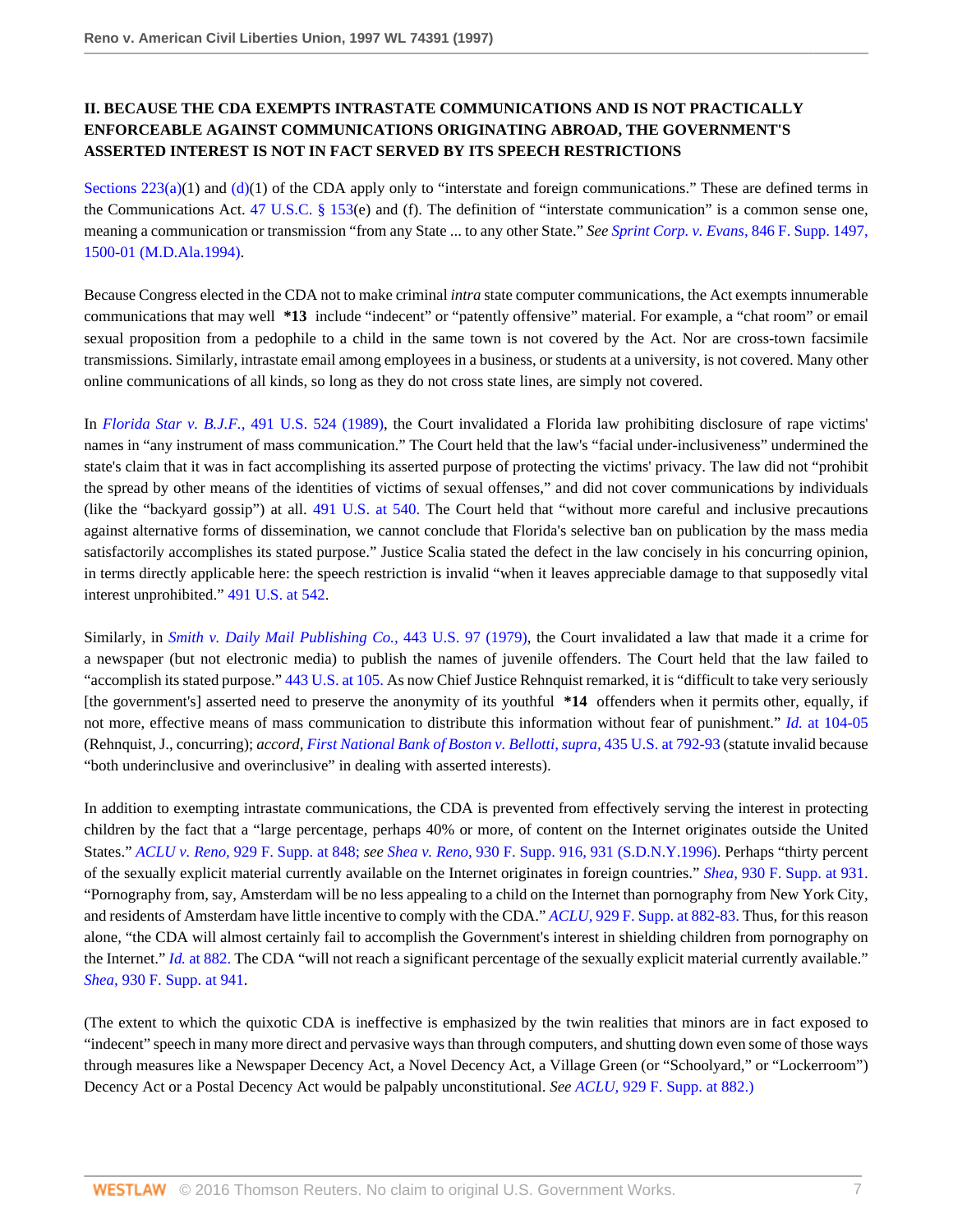**\*15** The Court frequently has invoked the principle that a speech restriction must be demonstrably *effective. E.g., [44](http://www.westlaw.com/Link/Document/FullText?findType=Y&serNum=1996113149&pubNum=708&originatingDoc=Iac6ea13847be11d98915dbcd77ee80bc&refType=RP&fi=co_pp_sp_708_1509&originationContext=document&vr=3.0&rs=cblt1.0&transitionType=DocumentItem&contextData=(sc.Search)#co_pp_sp_708_1509) [Liquormart, Inc. v. Rhode Island,](http://www.westlaw.com/Link/Document/FullText?findType=Y&serNum=1996113149&pubNum=708&originatingDoc=Iac6ea13847be11d98915dbcd77ee80bc&refType=RP&fi=co_pp_sp_708_1509&originationContext=document&vr=3.0&rs=cblt1.0&transitionType=DocumentItem&contextData=(sc.Search)#co_pp_sp_708_1509)* 116 S. Ct. 1495, 1509 (1996) (state failed to demonstrate that ban on liquor advertising actually reduced alcohol consumption); *[Turner Broadcasting Sys. v. FCC,](http://www.westlaw.com/Link/Document/FullText?findType=Y&serNum=1994136435&pubNum=708&originatingDoc=Iac6ea13847be11d98915dbcd77ee80bc&refType=RP&fi=co_pp_sp_708_2470&originationContext=document&vr=3.0&rs=cblt1.0&transitionType=DocumentItem&contextData=(sc.Search)#co_pp_sp_708_2470)* 114 S. Ct. 2445, 2470 (1994) (government must meet burden of establishing that speech regulation "will in fact alleviate these harms in a direct and material way"); *[Edenfield](http://www.westlaw.com/Link/Document/FullText?findType=Y&serNum=1993091488&pubNum=708&originatingDoc=Iac6ea13847be11d98915dbcd77ee80bc&refType=RP&fi=co_pp_sp_708_1800&originationContext=document&vr=3.0&rs=cblt1.0&transitionType=DocumentItem&contextData=(sc.Search)#co_pp_sp_708_1800) v. Fane,* [113 S. Ct. 1792, 1800 \(1993\)](http://www.westlaw.com/Link/Document/FullText?findType=Y&serNum=1993091488&pubNum=708&originatingDoc=Iac6ea13847be11d98915dbcd77ee80bc&refType=RP&fi=co_pp_sp_708_1800&originationContext=document&vr=3.0&rs=cblt1.0&transitionType=DocumentItem&contextData=(sc.Search)#co_pp_sp_708_1800) (even restriction on commercial speech requires such justification).

Because the CDA is facially underinclusive in that it does not reach intrastate communications, and because it cannot practically prevent foreign materials from reaching minors in this country, it does not effectively accomplish the government's asserted goal of shielding minors from "indecent" and "patently offensive" speech. Therefore, it is not effective in serving a compelling government interest, and for this reason violates the First Amendment.

## **III. [SECTION 223\(a\)\(](http://www.westlaw.com/Link/Document/FullText?findType=L&pubNum=1000546&cite=47USCAS223&originatingDoc=Iac6ea13847be11d98915dbcd77ee80bc&refType=RB&originationContext=document&vr=3.0&rs=cblt1.0&transitionType=DocumentItem&contextData=(sc.Search)#co_pp_8b3b0000958a4)1)(B)(ii)'s FAILURE TO DEFINE THE "INDECENT" SPEECH THAT IT MAKES CRIMINAL RENDERS IT UNCONSTITUTIONALLY VAGUE**

Section  $223(a)(1)(B)(ii)$  prohibits communicating any "indecent" speech (including mere words) to anyone under age 18. Here, the CDA overinclusively bans "indecent" speech by telephone, fax machine or email, to a 17-year-old if it would be "indecent" for a toddler, even outlawing communications that the parents of the minor recipient know of and permit (or, indeed, send).

The provision does not define "indecent." "Indecent" can mean many things to different people. For example, it **\*16** might include depictions or descriptions of violence, profanity or blasphemy, all of which are considered "indecent" by some people. The word is defined in the dictionary as "1. offensive to good taste; unseemly. 2. offensive to public morals; immodest; indecent exposure-See Synonyms at improper." *American Heritage Dictionary of the English Language,* 668 (1st ed. 1969). The synonyms are "improper, unbecoming, unseemly, indelicate, indecent, indecorous." *Id.* at 662.

Amici have found only one legislative definition of "indecent" in the federal Codes. [18 U.S.C. § 1461](http://www.westlaw.com/Link/Document/FullText?findType=L&pubNum=1000546&cite=18USCAS1461&originatingDoc=Iac6ea13847be11d98915dbcd77ee80bc&refType=LQ&originationContext=document&vr=3.0&rs=cblt1.0&transitionType=DocumentItem&contextData=(sc.Search)), dealing with obscene materials in the mails, provides that: "The term indecent as used in this section includes matter of a character tending to incite arson, murder, or assassination." In *United States v. Smith,* [11 Fed. 663 \(C.C.Ky.1882\)](http://www.westlaw.com/Link/Document/FullText?findType=Y&serNum=1882156855&pubNum=348&originatingDoc=Iac6ea13847be11d98915dbcd77ee80bc&refType=RP&originationContext=document&vr=3.0&rs=cblt1.0&transitionType=DocumentItem&contextData=(sc.Search)), in quashing an information under this statute, the court ruled that "indecent" means "immodest, impure," not "coarse, or unbecoming, or even profane."

Given these diverse definitions, "indecent" has no meaning sufficiently intelligible or coherent to make its prohibition criminally enforceable. The government, however, relying not on anything in the statute itself but on a conference report, says that "indecent" in subsection (a)(1)(B)(ii) (speech communicated to a minor via "telecommunications device") *means* "patently offensive" sexual speech as referred to in subsection  $(d)(1)(B)$  (speech "available" to a minor via an "interactive computer service"). The conference report states that "The conferees intend that the term indecency (and the rendition of the definition of that term in new section 502) has the same meaning as established in *[FCC v. Pacifica Foundation,](http://www.westlaw.com/Link/Document/FullText?findType=Y&serNum=1978139517&pubNum=780&originatingDoc=Iac6ea13847be11d98915dbcd77ee80bc&refType=RP&originationContext=document&vr=3.0&rs=cblt1.0&transitionType=DocumentItem&contextData=(sc.Search))* 438 U.S. 726 (1978), and *[Sable Communications of California v. FCC,](http://www.westlaw.com/Link/Document/FullText?findType=Y&serNum=1989094018&pubNum=780&originatingDoc=Iac6ea13847be11d98915dbcd77ee80bc&refType=RP&originationContext=document&vr=3.0&rs=cblt1.0&transitionType=DocumentItem&contextData=(sc.Search))* 492 U.S. 115 (1989)...." Conf. Report at 188, reprinted in 1996 U.S. Code Congressional & Administrative News, at 201.

**\*17** Even if the intent of the few "conferees" were relevant for the purpose of supplying a missing definition in a criminal statute, the report is inaccurate in stating that "indecency" is defined in section 502; it is not. In fact, the CDA does not even use the noun "indecency." Further, contrary to the conference report, "indecency" under the CDA cannot have the "same meaning" as in *Pacifica;* the FCC's definition that the Court upheld for administrative (not criminal) purposes referred to patently offensive language "as measured by contemporary community standards *for the broadcast medium* ... *at times of the day* when there is a reasonable risk that children may be in the audience." [438 U.S. at 732](http://www.westlaw.com/Link/Document/FullText?findType=Y&serNum=1978139517&pubNum=780&originatingDoc=Iac6ea13847be11d98915dbcd77ee80bc&refType=RP&fi=co_pp_sp_780_732&originationContext=document&vr=3.0&rs=cblt1.0&transitionType=DocumentItem&contextData=(sc.Search)#co_pp_sp_780_732) (emphasis added). This cannot be applied to online communication, which is asynchronous.

The government's attempt to salvage subsection (a)'s criminalization of undefined "indecent" communications by reference to a different term in a different provision of the statute must be rejected. If Congress uses language in one section of a statute but omits it in another, it is presumed that Congress acted intentionally and intended different meanings. *[Gozlon-Peretz v. United](http://www.westlaw.com/Link/Document/FullText?findType=Y&serNum=1991039855&pubNum=780&originatingDoc=Iac6ea13847be11d98915dbcd77ee80bc&refType=RP&fi=co_pp_sp_780_404&originationContext=document&vr=3.0&rs=cblt1.0&transitionType=DocumentItem&contextData=(sc.Search)#co_pp_sp_780_404)*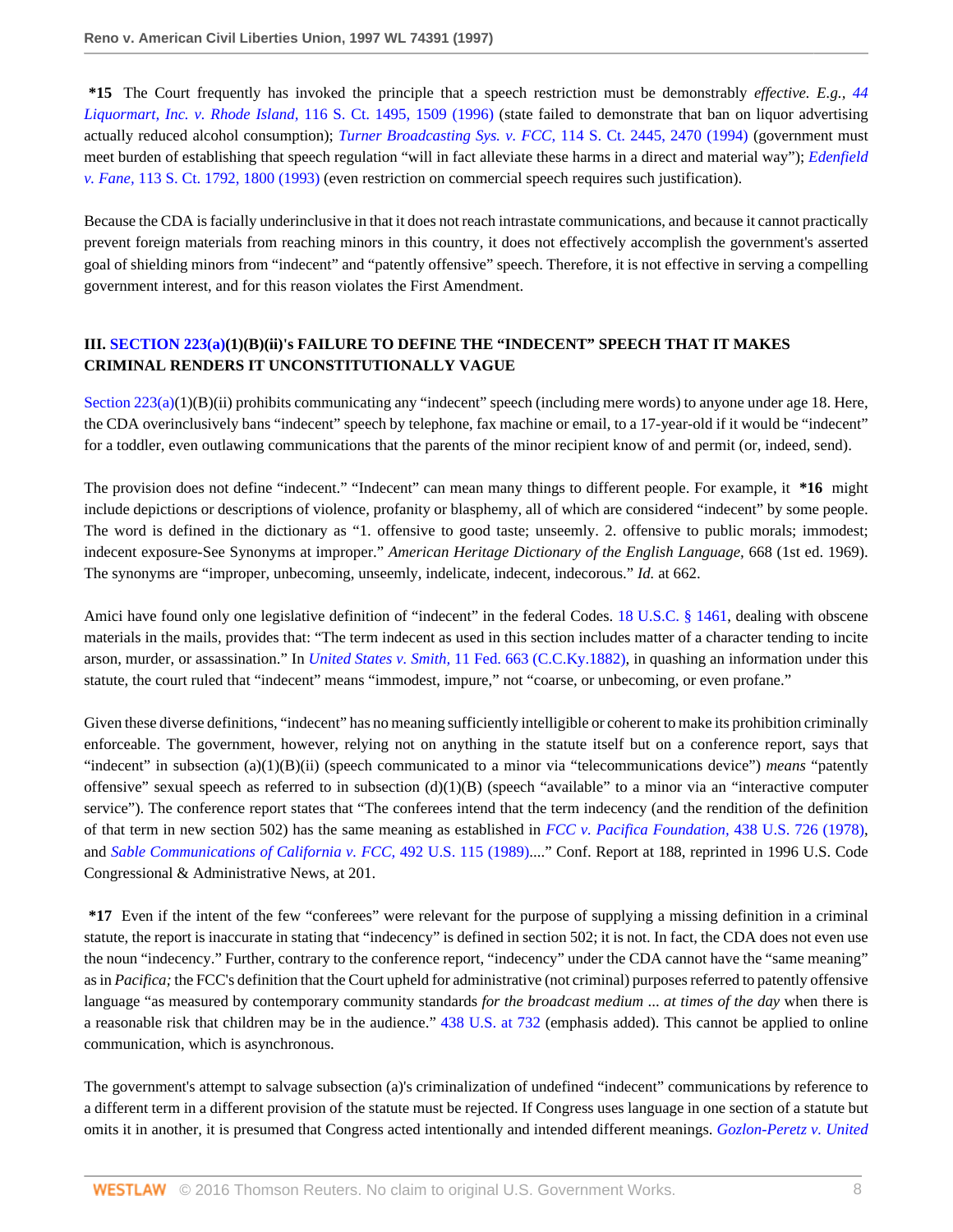*States,* [498 U.S. 395, 404 \(1991\)](http://www.westlaw.com/Link/Document/FullText?findType=Y&serNum=1991039855&pubNum=780&originatingDoc=Iac6ea13847be11d98915dbcd77ee80bc&refType=RP&fi=co_pp_sp_780_404&originationContext=document&vr=3.0&rs=cblt1.0&transitionType=DocumentItem&contextData=(sc.Search)#co_pp_sp_780_404); *[Russello v. United States,](http://www.westlaw.com/Link/Document/FullText?findType=Y&serNum=1983149303&pubNum=780&originatingDoc=Iac6ea13847be11d98915dbcd77ee80bc&refType=RP&fi=co_pp_sp_780_23&originationContext=document&vr=3.0&rs=cblt1.0&transitionType=DocumentItem&contextData=(sc.Search)#co_pp_sp_780_23)* 464 U.S. 16, 23 (1983). Further, to read "indecent" as redundant of "patently offensive" is to rob it of independent meaning in violation of the rule that a "statute must, if possible, be construed in such fashion that *every word* has some operative effect." *[United States v. Nordic Village,](http://www.westlaw.com/Link/Document/FullText?findType=Y&serNum=1992046036&pubNum=780&originatingDoc=Iac6ea13847be11d98915dbcd77ee80bc&refType=RP&fi=co_pp_sp_780_36&originationContext=document&vr=3.0&rs=cblt1.0&transitionType=DocumentItem&contextData=(sc.Search)#co_pp_sp_780_36)* 503 U.S. 30, 36 (1992) (emphasis added); *Bowsher v. Merck & Co.,* [460 U.S. 824, 833 \(1983\).](http://www.westlaw.com/Link/Document/FullText?findType=Y&serNum=1983118155&pubNum=780&originatingDoc=Iac6ea13847be11d98915dbcd77ee80bc&refType=RP&fi=co_pp_sp_780_833&originationContext=document&vr=3.0&rs=cblt1.0&transitionType=DocumentItem&contextData=(sc.Search)#co_pp_sp_780_833)

More fundamentally, it is entirely inappropriate for the government to attempt to validate a criminal statute, which requires fair notice of precisely what is proscribed, by relying on a conference report. "Congress is elected to enact statutes rather than point to cases," and **\*18** "unrestrained use of legislative history" by reference to committee reports is no substitute for valid legislation. *[Blanchard v. Bergeron,](http://www.westlaw.com/Link/Document/FullText?findType=Y&serNum=1989026577&pubNum=780&originatingDoc=Iac6ea13847be11d98915dbcd77ee80bc&refType=RP&fi=co_pp_sp_780_89&originationContext=document&vr=3.0&rs=cblt1.0&transitionType=DocumentItem&contextData=(sc.Search)#co_pp_sp_780_89)* 489 U.S. 87, 89 (1989) (Scalia, J., concurring); *[Wisconsin Public Intervenor v. Mortier,](http://www.westlaw.com/Link/Document/FullText?findType=Y&serNum=1991113028&pubNum=780&originatingDoc=Iac6ea13847be11d98915dbcd77ee80bc&refType=RP&fi=co_pp_sp_780_616&originationContext=document&vr=3.0&rs=cblt1.0&transitionType=DocumentItem&contextData=(sc.Search)#co_pp_sp_780_616)* 501 [U.S. 597, 616, 619-22 \(1991\)](http://www.westlaw.com/Link/Document/FullText?findType=Y&serNum=1991113028&pubNum=780&originatingDoc=Iac6ea13847be11d98915dbcd77ee80bc&refType=RP&fi=co_pp_sp_780_616&originationContext=document&vr=3.0&rs=cblt1.0&transitionType=DocumentItem&contextData=(sc.Search)#co_pp_sp_780_616) (Scalia, J., concurring); *see generally,* Note, *[Why Learned Hand Would Never Consult Legislative](http://www.westlaw.com/Link/Document/FullText?findType=Y&serNum=0101299129&pubNum=3084&originatingDoc=Iac6ea13847be11d98915dbcd77ee80bc&refType=LR&originationContext=document&vr=3.0&rs=cblt1.0&transitionType=DocumentItem&contextData=(sc.Search)) History Today,* [105 Harv. L. Rev. 1005 \(1992\).](http://www.westlaw.com/Link/Document/FullText?findType=Y&serNum=0101299129&pubNum=3084&originatingDoc=Iac6ea13847be11d98915dbcd77ee80bc&refType=LR&originationContext=document&vr=3.0&rs=cblt1.0&transitionType=DocumentItem&contextData=(sc.Search)) Reliance on a committee report citing a case to supply a statutory term crucial to its validity is particularly inappropriate. "As anyone familiar with modern-day drafting of congressional committee reports is well aware, the references to the cases were inserted, at best by a committee staff member on his or her own initiative, and at worst by a committee staff member at the suggestion of a lawyer-lobbyist ..." *[Blanchard v. Bergeron, supra,](http://www.westlaw.com/Link/Document/FullText?findType=Y&serNum=1989026577&pubNum=780&originatingDoc=Iac6ea13847be11d98915dbcd77ee80bc&refType=RP&fi=co_pp_sp_780_98&originationContext=document&vr=3.0&rs=cblt1.0&transitionType=DocumentItem&contextData=(sc.Search)#co_pp_sp_780_98)* 489 U.S. at [98](http://www.westlaw.com/Link/Document/FullText?findType=Y&serNum=1989026577&pubNum=780&originatingDoc=Iac6ea13847be11d98915dbcd77ee80bc&refType=RP&fi=co_pp_sp_780_98&originationContext=document&vr=3.0&rs=cblt1.0&transitionType=DocumentItem&contextData=(sc.Search)#co_pp_sp_780_98) (Scalia, J., concurring).

Amici recognize that one judge in *ACLU v. Reno* and the court in *Shea v. Reno* accepted the government's argument that the conference report supplied the missing definition of "indecent," and that "indecent" means "patently offensive...." But neither gave any consideration to the rules of statutory construction cited above. More importantly, the authorities on which they relied involved only civil administrative uses of "indecent" as equivalent to "patently offensive"-FCC regulations and decisions, *Pacifica* and the television cases following *Pacifica.* Since *none* of those authorities involved *criminal* statutes, the Court should not sanction their incorporation to salvage a defective criminal law. *See generally Pope v. Illinois,* [481 U.S. 497, 507-19 \(1987\)](http://www.westlaw.com/Link/Document/FullText?findType=Y&serNum=1987056008&pubNum=780&originatingDoc=Iac6ea13847be11d98915dbcd77ee80bc&refType=RP&fi=co_pp_sp_780_507&originationContext=document&vr=3.0&rs=cblt1.0&transitionType=DocumentItem&contextData=(sc.Search)#co_pp_sp_780_507)

<span id="page-8-0"></span>(Stevens, J., dissenting). [6](#page-12-5) The requisites for valid criminal statutes- **\*19** adequate notice and precision to discourage arbitrary enforcement-rule out such legislation by indirection.

Because [§ 223\(a\)](http://www.westlaw.com/Link/Document/FullText?findType=L&pubNum=1000546&cite=47USCAS223&originatingDoc=Iac6ea13847be11d98915dbcd77ee80bc&refType=RB&originationContext=document&vr=3.0&rs=cblt1.0&transitionType=DocumentItem&contextData=(sc.Search)#co_pp_8b3b0000958a4)(1)(B)(ii) makes criminal a broad range of "indecent" speech, without defining the term, this provision of the CDA is void for vagueness. *See, e.g., Kolender v. Lawson,* [461 U.S. 352, 357, 359, n. 8 \(1983\)](http://www.westlaw.com/Link/Document/FullText?findType=Y&serNum=1983120391&pubNum=780&originatingDoc=Iac6ea13847be11d98915dbcd77ee80bc&refType=RP&fi=co_pp_sp_780_357&originationContext=document&vr=3.0&rs=cblt1.0&transitionType=DocumentItem&contextData=(sc.Search)#co_pp_sp_780_357); *[Grayned v. City of Rockford,](http://www.westlaw.com/Link/Document/FullText?findType=Y&serNum=1972127175&pubNum=780&originatingDoc=Iac6ea13847be11d98915dbcd77ee80bc&refType=RP&fi=co_pp_sp_780_108&originationContext=document&vr=3.0&rs=cblt1.0&transitionType=DocumentItem&contextData=(sc.Search)#co_pp_sp_780_108)* [408 U.S. 104, 108-09 \(1972\)](http://www.westlaw.com/Link/Document/FullText?findType=Y&serNum=1972127175&pubNum=780&originatingDoc=Iac6ea13847be11d98915dbcd77ee80bc&refType=RP&fi=co_pp_sp_780_108&originationContext=document&vr=3.0&rs=cblt1.0&transitionType=DocumentItem&contextData=(sc.Search)#co_pp_sp_780_108); *Winters v. New York,* [333 U.S. 507, 515 \(1948\).](http://www.westlaw.com/Link/Document/FullText?findType=Y&serNum=1948119287&pubNum=780&originatingDoc=Iac6ea13847be11d98915dbcd77ee80bc&refType=RP&fi=co_pp_sp_780_515&originationContext=document&vr=3.0&rs=cblt1.0&transitionType=DocumentItem&contextData=(sc.Search)#co_pp_sp_780_515)

# **IV. THE COURT SHOULD REJECT ANY ATTEMPT TO BORROW ONE-THIRD OF THE** *MILLER V. CALIFORNIA* **TEST FOR THE PURPOSE OF CRIMINALIZING NON-OBSCENE SPEECH**

Even if, contrary to amici's contention in point III,  $\S$  223(a)'s prohibition of "indecent" speech is read to mean "patently offensive" sexual speech as prohibited by [§ 223\(d\)](http://www.westlaw.com/Link/Document/FullText?findType=L&pubNum=1000546&cite=47USCAS223&originatingDoc=Iac6ea13847be11d98915dbcd77ee80bc&refType=RB&originationContext=document&vr=3.0&rs=cblt1.0&transitionType=DocumentItem&contextData=(sc.Search)#co_pp_5ba1000067d06)(1)(B), the patently offensive proscription is itself unconstitutional. It bears emphasis again that the Court has never upheld a *criminal* statute outlawing "patently offensive" speech that is not legally "obscene" under the test of *Miller v. California,* [413 U.S. 15, 24 \(1973\)](http://www.westlaw.com/Link/Document/FullText?findType=Y&serNum=1973126439&pubNum=780&originatingDoc=Iac6ea13847be11d98915dbcd77ee80bc&refType=RP&fi=co_pp_sp_780_24&originationContext=document&vr=3.0&rs=cblt1.0&transitionType=DocumentItem&contextData=(sc.Search)#co_pp_sp_780_24).

The Court struggled in the 1950's and 1960's with whether "obscene" speech could be either meaningfully defined or punished criminally. *E.g., [Roth v. United States,](http://www.westlaw.com/Link/Document/FullText?findType=Y&serNum=1957120394&pubNum=780&originatingDoc=Iac6ea13847be11d98915dbcd77ee80bc&refType=RP&originationContext=document&vr=3.0&rs=cblt1.0&transitionType=DocumentItem&contextData=(sc.Search))* 354 U.S. 476 (1957); *Jacobellis v. Ohio,* [378 U.S. 184, 191 \(1964\);](http://www.westlaw.com/Link/Document/FullText?findType=Y&serNum=1964124860&pubNum=780&originatingDoc=Iac6ea13847be11d98915dbcd77ee80bc&refType=RP&fi=co_pp_sp_780_191&originationContext=document&vr=3.0&rs=cblt1.0&transitionType=DocumentItem&contextData=(sc.Search)#co_pp_sp_780_191) *id.* [at 197](http://www.westlaw.com/Link/Document/FullText?findType=Y&serNum=1964124860&originatingDoc=Iac6ea13847be11d98915dbcd77ee80bc&refType=RP&originationContext=document&vr=3.0&rs=cblt1.0&transitionType=DocumentItem&contextData=(sc.Search)) (Stewart, J.: "I know it when I see it"). In *Miller* the Court attempted to resolve those questions by establishing a three-part test for obscenity regulation: (1) the "work" must appeal to the "prurient" interest; (2) its depictions of sexual acts must be "patently offensive" as judged by community standards; and (3) the work must lack "serious literary, artistic, political or scientific value." [413 U.S. at 24.](http://www.westlaw.com/Link/Document/FullText?findType=Y&serNum=1973126439&pubNum=780&originatingDoc=Iac6ea13847be11d98915dbcd77ee80bc&refType=RP&fi=co_pp_sp_780_24&originationContext=document&vr=3.0&rs=cblt1.0&transitionType=DocumentItem&contextData=(sc.Search)#co_pp_sp_780_24)

Several members of the Court have expressed their dissatisfaction with the *Miller* test even as to obscenity. **\*20** *See, e.g., [Pope](http://www.westlaw.com/Link/Document/FullText?findType=Y&serNum=1987056008&pubNum=780&originatingDoc=Iac6ea13847be11d98915dbcd77ee80bc&refType=RP&fi=co_pp_sp_780_505&originationContext=document&vr=3.0&rs=cblt1.0&transitionType=DocumentItem&contextData=(sc.Search)#co_pp_sp_780_505) v. Illinois,* [481 U.S. 497, 505-06 \(1987\)](http://www.westlaw.com/Link/Document/FullText?findType=Y&serNum=1987056008&pubNum=780&originatingDoc=Iac6ea13847be11d98915dbcd77ee80bc&refType=RP&fi=co_pp_sp_780_505&originationContext=document&vr=3.0&rs=cblt1.0&transitionType=DocumentItem&contextData=(sc.Search)#co_pp_sp_780_505) (Scalia, J.) (need for "reexamination" of *Miller,* since whether material has literary or artistic value is matter of taste and *"De gustibus non est disputandum"* ); *id.* [at 516](http://www.westlaw.com/Link/Document/FullText?findType=Y&serNum=1987056008&originatingDoc=Iac6ea13847be11d98915dbcd77ee80bc&refType=RP&originationContext=document&vr=3.0&rs=cblt1.0&transitionType=DocumentItem&contextData=(sc.Search)) & n.ll (Stevens, J.) (criminal prosecution for obscenity involving consenting adults should not be permitted); *[Paris Adult Theatre I v. Slaton,](http://www.westlaw.com/Link/Document/FullText?findType=Y&serNum=1973126440&pubNum=780&originatingDoc=Iac6ea13847be11d98915dbcd77ee80bc&refType=RP&fi=co_pp_sp_780_84&originationContext=document&vr=3.0&rs=cblt1.0&transitionType=DocumentItem&contextData=(sc.Search)#co_pp_sp_780_84)* 413 U.S. 49, 84 (1973)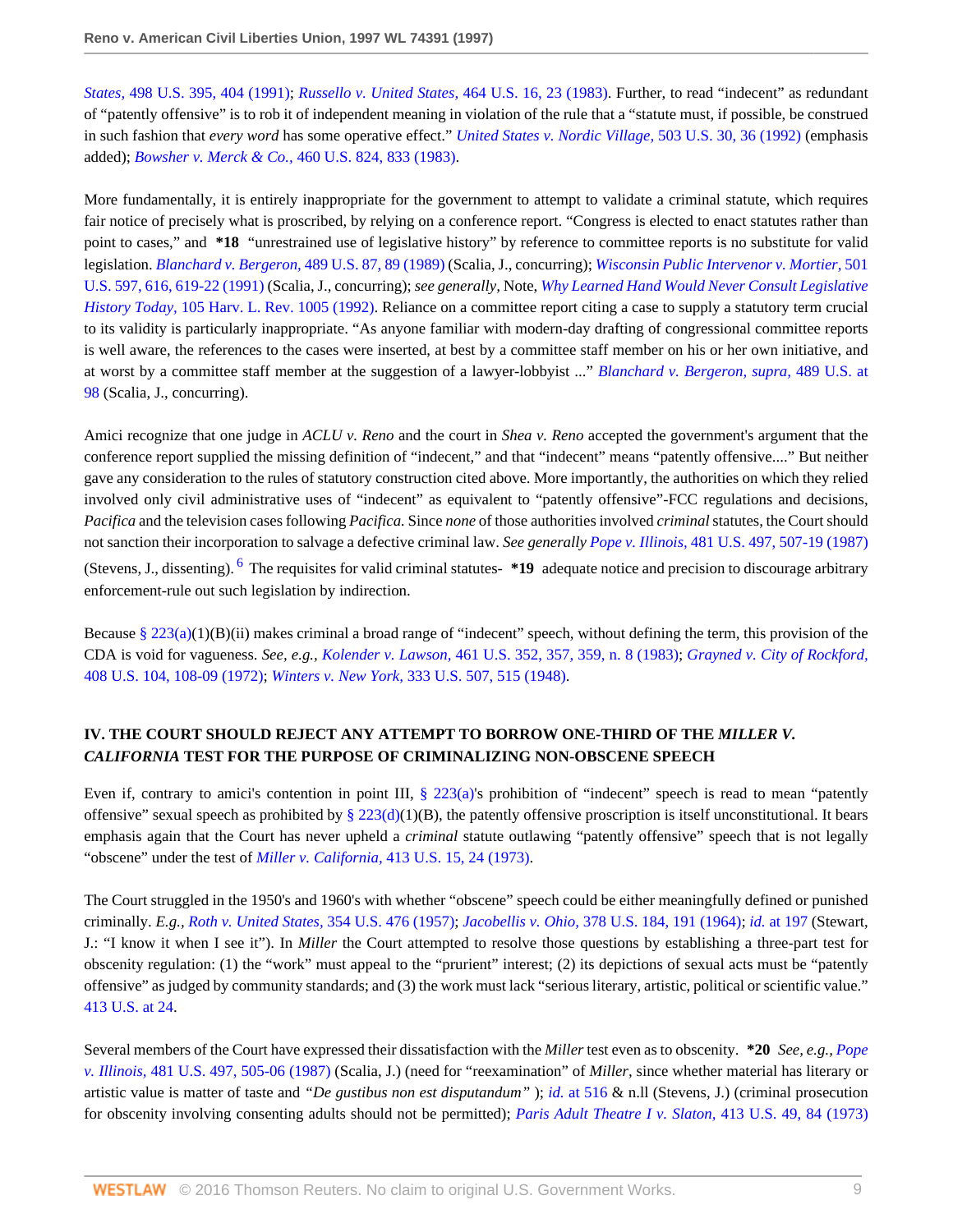<span id="page-9-0"></span>(Brennan, J., dissenting); *cf. [Alexander v. United States,](http://www.westlaw.com/Link/Document/FullText?findType=Y&serNum=1993130693&pubNum=780&originatingDoc=Iac6ea13847be11d98915dbcd77ee80bc&refType=RP&fi=co_pp_sp_780_573&originationContext=document&vr=3.0&rs=cblt1.0&transitionType=DocumentItem&contextData=(sc.Search)#co_pp_sp_780_573)* 509 U.S. 544, 573 (1993) (Kennedy, J., dissenting, with Blackmun, Stevens and Souter, JJ.) (obscenity "separated from protected expression only by a 'dim and uncertain line' ").<sup>[7](#page-12-6)</sup>

Each of the three parts of the *Miller* test must be met to criminalize even obscene speech. *Cf. Pope v. Illinois,* [481 U.S 497 \(1987\)](http://www.westlaw.com/Link/Document/FullText?findType=Y&serNum=1987056008&pubNum=780&originatingDoc=Iac6ea13847be11d98915dbcd77ee80bc&refType=RP&originationContext=document&vr=3.0&rs=cblt1.0&transitionType=DocumentItem&contextData=(sc.Search)) (societal value part not to be judged by community standards, which govern offensiveness and prurient parts); *id.* [at 507-08](http://www.westlaw.com/Link/Document/FullText?findType=Y&serNum=1987056008&originatingDoc=Iac6ea13847be11d98915dbcd77ee80bc&refType=RP&originationContext=document&vr=3.0&rs=cblt1.0&transitionType=DocumentItem&contextData=(sc.Search)) (Stevens, J., dissenting: "prosecutor must prove each of these three elements beyond a reasonable doubt"). If the CDA borrows only one-third of the *Miller* guidelines to outlaw "patently offensive" speech on the Internet, it violates the First Amendment because it criminally punishes valuable speech and because, when it is uncoupled from the prurient-appeal and no-societalvalue rules for obscene speech, the subjective patently offensive "test" becomes impermissibly vague for use in a criminal statute. In addition, judging offensiveness by geographic "community standards" means that Internet speech is barred **\*21** everywhere if it is "offensive" in the least tolerant community in the nation, thus denying the speech to the vast majority of Americans to whom it is not offensive.

### **A. Uncoupling "patently offensive" from the** *Miller* **obscenity test makes the law impermissibly overbroad, subjective and vague for criminal purposes**

As construed by the government, the CDA borrows only the "patently offensive" part of the *Miller* test. It completely omits the other two parts: that the material's appeal be to the "prurient" interest and that the material not have "serious literary, artistic, political or scientific value." Accordingly, the CDA prohibits speech that, by definition, does *not* appeal to the prurient interest and that *does* have serious literary, artistic, political or scientific value. In other words, not only does the CDA criminalize a vast range of speech, but it forbids speech that may have important societal value. It is a "statute of unprecedented sweep," *Shea,* [930 F. Supp. at 922,](http://www.westlaw.com/Link/Document/FullText?findType=Y&serNum=1996170565&pubNum=345&originatingDoc=Iac6ea13847be11d98915dbcd77ee80bc&refType=RP&fi=co_pp_sp_345_922&originationContext=document&vr=3.0&rs=cblt1.0&transitionType=DocumentItem&contextData=(sc.Search)#co_pp_sp_345_922) the most sweeping restriction on the speech of ordinary citizens that Congress has ever attempted.

Examples of patently offensive sexual speech that are protected by the First Amendment can be found in the decisions of this Court. *See, e.g., [Cohen v. California,](http://www.westlaw.com/Link/Document/FullText?findType=Y&serNum=1971127088&pubNum=780&originatingDoc=Iac6ea13847be11d98915dbcd77ee80bc&refType=RP&originationContext=document&vr=3.0&rs=cblt1.0&transitionType=DocumentItem&contextData=(sc.Search))* 403 U.S. 15 (1971), and *[Hustler Magazine v. Falwell,](http://www.westlaw.com/Link/Document/FullText?findType=Y&serNum=1988025713&pubNum=780&originatingDoc=Iac6ea13847be11d98915dbcd77ee80bc&refType=RP&originationContext=document&vr=3.0&rs=cblt1.0&transitionType=DocumentItem&contextData=(sc.Search))* 485 U.S. 46 (1988). Cohen's "Fuck the Draft" jacket, worn to court in full view of all spectators, including children, was held to be protected even though highly "offensive" to most citizens. Hustler Magazine's mean-spirited accusation that Rev. Falwell had sex with his mother in an outhouse was deemed "patently offensive" by this Court. [485 U.S. at 50.](http://www.westlaw.com/Link/Document/FullText?findType=Y&serNum=1988025713&pubNum=780&originatingDoc=Iac6ea13847be11d98915dbcd77ee80bc&refType=RP&fi=co_pp_sp_780_50&originationContext=document&vr=3.0&rs=cblt1.0&transitionType=DocumentItem&contextData=(sc.Search)#co_pp_sp_780_50) Even though the parody was "gross and repugnant in the eyes of most" (*id.*), and found by a jury to be an "outrageous" and intentional infliction of emotional harm, it **\*22** was held protected. Both examples obviously would be deemed "patently offensive" in some communities and, if the communications had been done by computer rather than in public or print, would be felonies under the CDA.

*[Bolger v. Young's Drug Products Corp.,](http://www.westlaw.com/Link/Document/FullText?findType=Y&serNum=1983129662&pubNum=780&originatingDoc=Iac6ea13847be11d98915dbcd77ee80bc&refType=RP&originationContext=document&vr=3.0&rs=cblt1.0&transitionType=DocumentItem&contextData=(sc.Search))* 463 U.S. 60 (1983), is another example of speech held protected by this Court but subject to criminal punishment under the CDA. *Bolger* invalidated a statute prohibiting unsolicited mail advertising of contraceptives. The advertising-"Plain Talk About [Venereal Disease"](http://www.westlaw.com/Link/Document/FullText?entityType=disease&entityId=Ic8edbc8c475411db9765f9243f53508a&originationContext=document&transitionType=DocumentItem&contextData=(sc.Default)&vr=3.0&rs=cblt1.0) and "Condoms and Human Sexuality" [\(463 U.S. at 62,](http://www.westlaw.com/Link/Document/FullText?findType=Y&serNum=1983129662&pubNum=780&originatingDoc=Iac6ea13847be11d98915dbcd77ee80bc&refType=RP&fi=co_pp_sp_780_62&originationContext=document&vr=3.0&rs=cblt1.0&transitionType=DocumentItem&contextData=(sc.Search)#co_pp_sp_780_62) [n. 4\)-](http://www.westlaw.com/Link/Document/FullText?findType=Y&serNum=1983129662&pubNum=780&originatingDoc=Iac6ea13847be11d98915dbcd77ee80bc&refType=RP&fi=co_pp_sp_780_62&originationContext=document&vr=3.0&rs=cblt1.0&transitionType=DocumentItem&contextData=(sc.Search)#co_pp_sp_780_62)might well have been considered "patently offensive" by some recipients, especially those with religious scruples about contraceptives. The Court rejected the government's argument that the statute was needed to keep unsolicited sexual material out of the hands of children. *Id.* [at 73-74.](http://www.westlaw.com/Link/Document/FullText?findType=Y&serNum=1983129662&originatingDoc=Iac6ea13847be11d98915dbcd77ee80bc&refType=RP&originationContext=document&vr=3.0&rs=cblt1.0&transitionType=DocumentItem&contextData=(sc.Search)) But such material, if communicated via the Internet, likely would be a felony in some communities. [8](#page-13-0)

<span id="page-9-1"></span>Moreover, "patently offensive" is an inherently subjective standard. The speech must be offensive *to* someone. This loose and variable "standard" is wholly inappropriate for a criminal statute of general application enforceable throughout the nation. As Chief Justice Rehnquist wrote for the Court in *Hustler Magazine, supra,* " 'Outrageousness' in the area of political and social discourse has an inherent subjectiveness about it which would allow a jury to impose liability on the basis of the jurors' tastes or views, or perhaps on the basis of their dislike of a particular expression." [485 U.S. at 55](http://www.westlaw.com/Link/Document/FullText?findType=Y&serNum=1988025713&pubNum=780&originatingDoc=Iac6ea13847be11d98915dbcd77ee80bc&refType=RP&fi=co_pp_sp_780_55&originationContext=document&vr=3.0&rs=cblt1.0&transitionType=DocumentItem&contextData=(sc.Search)#co_pp_sp_780_55).

**\*23** Nor is the CDA's inherent subjectivity cured by the supposed statutory "defenses" set forth in [47 U.S.C. § 223\(e\)\(](http://www.westlaw.com/Link/Document/FullText?findType=L&pubNum=1000546&cite=47USCAS223&originatingDoc=Iac6ea13847be11d98915dbcd77ee80bc&refType=RB&originationContext=document&vr=3.0&rs=cblt1.0&transitionType=DocumentItem&contextData=(sc.Search)#co_pp_7fdd00001ca15)5). The defenses are not in fact available to most speakers. *Shea,* [930 F. Supp. at 942-48;](http://www.westlaw.com/Link/Document/FullText?findType=Y&serNum=1996170565&pubNum=345&originatingDoc=Iac6ea13847be11d98915dbcd77ee80bc&refType=RP&fi=co_pp_sp_345_942&originationContext=document&vr=3.0&rs=cblt1.0&transitionType=DocumentItem&contextData=(sc.Search)#co_pp_sp_345_942) *ACLU,* [929 F. Supp. at 846, 849, 856,](http://www.westlaw.com/Link/Document/FullText?findType=Y&serNum=1996133365&pubNum=345&originatingDoc=Iac6ea13847be11d98915dbcd77ee80bc&refType=RP&fi=co_pp_sp_345_846&originationContext=document&vr=3.0&rs=cblt1.0&transitionType=DocumentItem&contextData=(sc.Search)#co_pp_sp_345_846)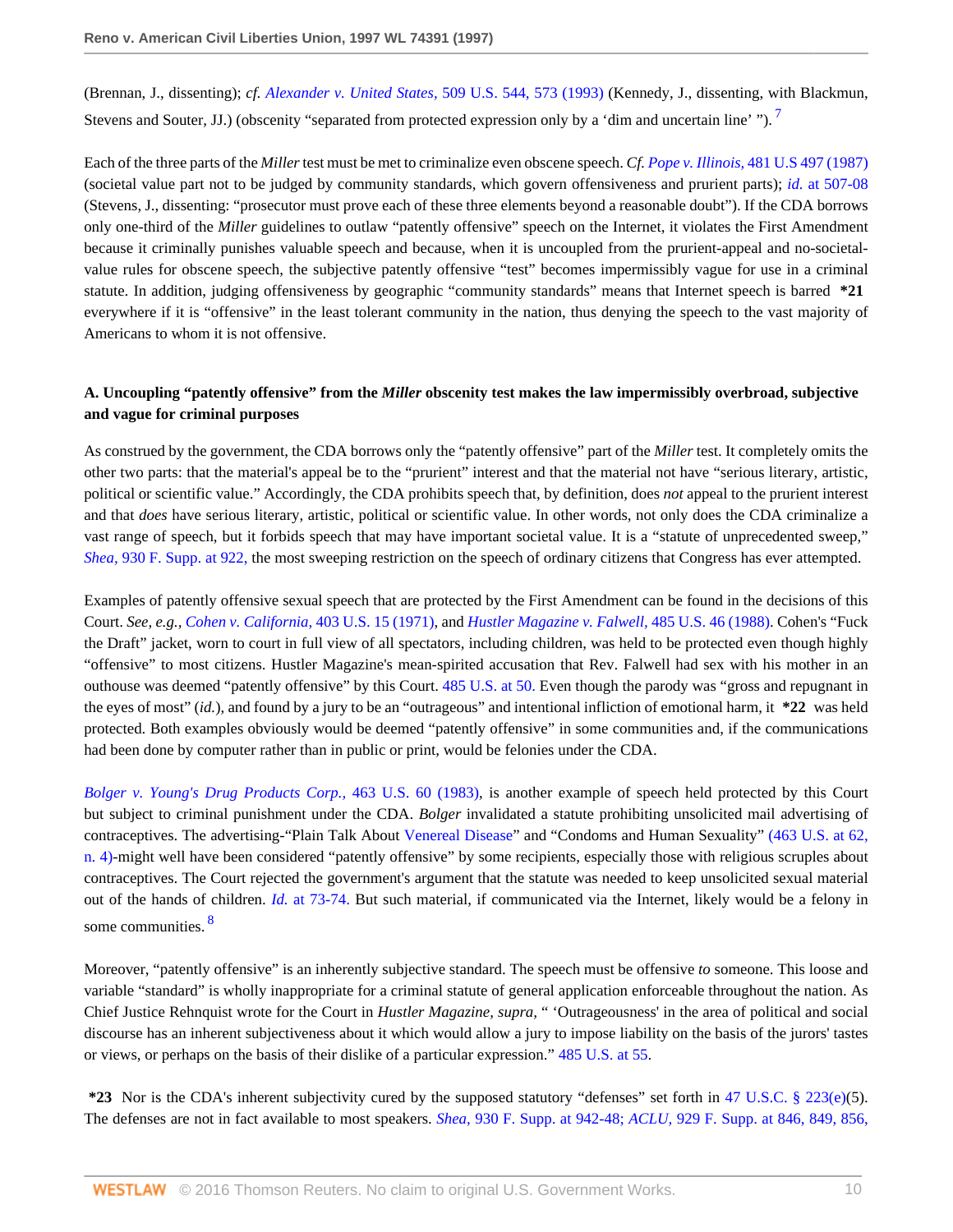[859.](http://www.westlaw.com/Link/Document/FullText?findType=Y&serNum=1996133365&pubNum=345&originatingDoc=Iac6ea13847be11d98915dbcd77ee80bc&refType=RP&fi=co_pp_sp_345_846&originationContext=document&vr=3.0&rs=cblt1.0&transitionType=DocumentItem&contextData=(sc.Search)#co_pp_sp_345_846) Moreover, their wholly indeterminable applicability to a few speakers (who could theoretically-but not practicably-take some "good faith" step to screen the age of recipients) actually compounds the vagueness of the statute. *See [Gentile v. State](http://www.westlaw.com/Link/Document/FullText?findType=Y&serNum=1991116017&pubNum=780&originatingDoc=Iac6ea13847be11d98915dbcd77ee80bc&refType=RP&fi=co_pp_sp_780_1048&originationContext=document&vr=3.0&rs=cblt1.0&transitionType=DocumentItem&contextData=(sc.Search)#co_pp_sp_780_1048) Bar of Nevada,* [501 U.S. 1030, 1048-49 \(1991\)](http://www.westlaw.com/Link/Document/FullText?findType=Y&serNum=1991116017&pubNum=780&originatingDoc=Iac6ea13847be11d98915dbcd77ee80bc&refType=RP&fi=co_pp_sp_780_1048&originationContext=document&vr=3.0&rs=cblt1.0&transitionType=DocumentItem&contextData=(sc.Search)#co_pp_sp_780_1048) ("safe harbor" provision of disciplinary rule misled attorney into believing he had defense to vague rule).

The government's reliance on *Pacifica* is completely misplaced. The court below properly rejected the notion that *Pacifica*involving administrative regulation of a government-licensed broadcaster in a medium that is "uniquely accessible" to children and can "confront" listeners without warning [\(438 U.S. at 748\)](http://www.westlaw.com/Link/Document/FullText?findType=Y&serNum=1978139517&pubNum=780&originatingDoc=Iac6ea13847be11d98915dbcd77ee80bc&refType=RP&fi=co_pp_sp_780_748&originationContext=document&vr=3.0&rs=cblt1.0&transitionType=DocumentItem&contextData=(sc.Search)#co_pp_sp_780_748)-validates a *criminal* statute governing a completely different medium. *Pacifica* involved only a mild declaratory order (not even a reprimand). [438 U.S. at 730.](http://www.westlaw.com/Link/Document/FullText?findType=Y&serNum=1978139517&pubNum=780&originatingDoc=Iac6ea13847be11d98915dbcd77ee80bc&refType=RP&fi=co_pp_sp_780_730&originationContext=document&vr=3.0&rs=cblt1.0&transitionType=DocumentItem&contextData=(sc.Search)#co_pp_sp_780_730) Moreover, in sharp contrast to the initiation of criminal proceedings under the CDA by any of hundreds of federal prosecutors who wish to do so, the FCC stated in *Pacifica* that it would not impose even an administrative sanction "without warning." *Id.* at 743. [9](#page-13-1)

<span id="page-10-0"></span>The Court's discussion of "borderline" examples of cable television broadcasts in **\*24** *[Denver Area Educ. Telecommunications](http://www.westlaw.com/Link/Document/FullText?findType=Y&serNum=1996144463&pubNum=708&originatingDoc=Iac6ea13847be11d98915dbcd77ee80bc&refType=RP&fi=co_pp_sp_708_2396&originationContext=document&vr=3.0&rs=cblt1.0&transitionType=DocumentItem&contextData=(sc.Search)#co_pp_sp_708_2396) Consortium v. FCC,* [116 S. Ct. 2374, 2396-97 \(1996\),](http://www.westlaw.com/Link/Document/FullText?findType=Y&serNum=1996144463&pubNum=708&originatingDoc=Iac6ea13847be11d98915dbcd77ee80bc&refType=RP&fi=co_pp_sp_708_2396&originationContext=document&vr=3.0&rs=cblt1.0&transitionType=DocumentItem&contextData=(sc.Search)#co_pp_sp_708_2396) is instructive here. The Court invalidated a provision of the 1992 cable television act that merely *permitted* cable operators to refuse to carry "patently offensive" programming on public access channels. In doing so, the Court referred to certain "borderline examples as to which people's judgment may differ, perhaps acceptable in some communities but not others." The Court mentioned "depiction of a self-help gynecological examination," "nude scenes from a movie" and a "safe sex" program. [116 S. Ct. at 2396-97.](http://www.westlaw.com/Link/Document/FullText?findType=Y&serNum=1996144463&pubNum=708&originatingDoc=Iac6ea13847be11d98915dbcd77ee80bc&refType=RP&fi=co_pp_sp_708_2396&originationContext=document&vr=3.0&rs=cblt1.0&transitionType=DocumentItem&contextData=(sc.Search)#co_pp_sp_708_2396) The Court concluded that it was "difficult to see how such borderline examples could show a compelling need, nationally, to protect children from significantly harmful materials." Amici's point is that the CDA, worse than the much less restrictive provisions that the Court struck down in *Denver,* makes *criminal* the very kinds of "borderline examples" that the Court recognized might not be "acceptable in some communities." [10](#page-13-2) The effect of the CDA is to ban even the "borderline" examples from *all* communities because they are unacceptable in some very intolerant ones, even though they are generally acceptable around the nation.

<span id="page-10-1"></span>The government stretches too far when it invents the concept of "cyberzoning" and says the CDA operates like the adult theater ordinances in *[City of Renton v. Playtime Theatres, Inc.,](http://www.westlaw.com/Link/Document/FullText?findType=Y&serNum=1986109853&pubNum=780&originatingDoc=Iac6ea13847be11d98915dbcd77ee80bc&refType=RP&originationContext=document&vr=3.0&rs=cblt1.0&transitionType=DocumentItem&contextData=(sc.Search))* 475 U.S. 41 (1986), and *[Young v. American Mini Theatres, Inc.,](http://www.westlaw.com/Link/Document/FullText?findType=Y&serNum=1976142421&pubNum=780&originatingDoc=Iac6ea13847be11d98915dbcd77ee80bc&refType=RP&originationContext=document&vr=3.0&rs=cblt1.0&transitionType=DocumentItem&contextData=(sc.Search))* 427 [U.S. 50 \(1976\).](http://www.westlaw.com/Link/Document/FullText?findType=Y&serNum=1976142421&pubNum=780&originatingDoc=Iac6ea13847be11d98915dbcd77ee80bc&refType=RP&originationContext=document&vr=3.0&rs=cblt1.0&transitionType=DocumentItem&contextData=(sc.Search)) The CDA does not "channel" materials to "adult areas of cyberspace" (U.S. Br. at 32); it makes *criminal* speech that is protected among adults. Moreover, the CDA is not a time, place and manner regulation aimed at containing the "secondary effects" of speech. Unlike *City of Renton and Young,* where **\*25** the cities sought to control crime and protect retail business and property values through geographic zoning of theaters, the CDA criminalizes speech because of its content. As the Court remarked in *City of Renton,* "[i]t is th[e] secondary effect which these zoning ordinances attempt to avoid, *not the dissemination of 'offensive' speech.*" [475 U.S. at 49,](http://www.westlaw.com/Link/Document/FullText?findType=Y&serNum=1986109853&pubNum=780&originatingDoc=Iac6ea13847be11d98915dbcd77ee80bc&refType=RP&fi=co_pp_sp_780_49&originationContext=document&vr=3.0&rs=cblt1.0&transitionType=DocumentItem&contextData=(sc.Search)#co_pp_sp_780_49) quoting *Young,* [427 U.S. at 71, n. 34](http://www.westlaw.com/Link/Document/FullText?findType=Y&serNum=1976142421&pubNum=780&originatingDoc=Iac6ea13847be11d98915dbcd77ee80bc&refType=RP&fi=co_pp_sp_780_71&originationContext=document&vr=3.0&rs=cblt1.0&transitionType=DocumentItem&contextData=(sc.Search)#co_pp_sp_780_71) (emphasis added). Here, it is precisely the "offensive" speech that is prohibited.

### **B. Using geographic "community standards" for a non-geographic medium means that speech offensive in any community is banned from all communities**

<span id="page-10-2"></span>*Miller* 's definition of obscene speech that enjoys no First Amendment protection attempted to minimize subjectivity by requiring that offensiveness be judged by "community standards." These standards have come to be *geographic. Miller* itself said that it was permissible to use the [State of California as the relevant "community." 413 U.S. at 30-31.](http://www.westlaw.com/Link/Document/FullText?findType=Y&serNum=1973126439&pubNum=780&originatingDoc=Iac6ea13847be11d98915dbcd77ee80bc&refType=RP&fi=co_pp_sp_780_30&originationContext=document&vr=3.0&rs=cblt1.0&transitionType=DocumentItem&contextData=(sc.Search)#co_pp_sp_780_30) Other courts have approved the use of "community standards" of a county (*e.g., United States v. Bagnell,* [679 F.2d 826, 836-37 \(11th Cir.1982\)](http://www.westlaw.com/Link/Document/FullText?findType=Y&serNum=1982126104&pubNum=350&originatingDoc=Iac6ea13847be11d98915dbcd77ee80bc&refType=RP&fi=co_pp_sp_350_836&originationContext=document&vr=3.0&rs=cblt1.0&transitionType=DocumentItem&contextData=(sc.Search)#co_pp_sp_350_836), *cert. denied,* [460 U.S. 1047 \(1983\)\)](http://www.westlaw.com/Link/Document/FullText?findType=Y&serNum=1983211994&pubNum=780&originatingDoc=Iac6ea13847be11d98915dbcd77ee80bc&refType=RP&originationContext=document&vr=3.0&rs=cblt1.0&transitionType=DocumentItem&contextData=(sc.Search)), and a federal district (*e.g., United States v. Thomas,* [74 F.3d 701, 710-11 \(6th Cir.\),](http://www.westlaw.com/Link/Document/FullText?findType=Y&serNum=1996038935&pubNum=506&originatingDoc=Iac6ea13847be11d98915dbcd77ee80bc&refType=RP&fi=co_pp_sp_506_710&originationContext=document&vr=3.0&rs=cblt1.0&transitionType=DocumentItem&contextData=(sc.Search)#co_pp_sp_506_710) *cert. denied,* [117](http://www.westlaw.com/Link/Document/FullText?findType=Y&serNum=1996139328&pubNum=708&originatingDoc=Iac6ea13847be11d98915dbcd77ee80bc&refType=RP&originationContext=document&vr=3.0&rs=cblt1.0&transitionType=DocumentItem&contextData=(sc.Search)) [S. Ct. 74 \(1996\)](http://www.westlaw.com/Link/Document/FullText?findType=Y&serNum=1996139328&pubNum=708&originatingDoc=Iac6ea13847be11d98915dbcd77ee80bc&refType=RP&originationContext=document&vr=3.0&rs=cblt1.0&transitionType=DocumentItem&contextData=(sc.Search))). But the Internet is a non-geographic medium, and online communications can and do circulate throughout the nation and the world, with the speaker commonly having no idea who might read his or her words or in what geographic community readers might live. [11](#page-13-3) In other words, the assumption of *Miller* that **\*26** "patent offensiveness" will be judged by the standards of a given geographic community, where the defendant intends to sell the offending film or book, simply does not work with the Internet. Applying geographic community standards to speech that is "available" everywhere reduces all speech to what is acceptable in the *least tolerant community* a prosecutor can find.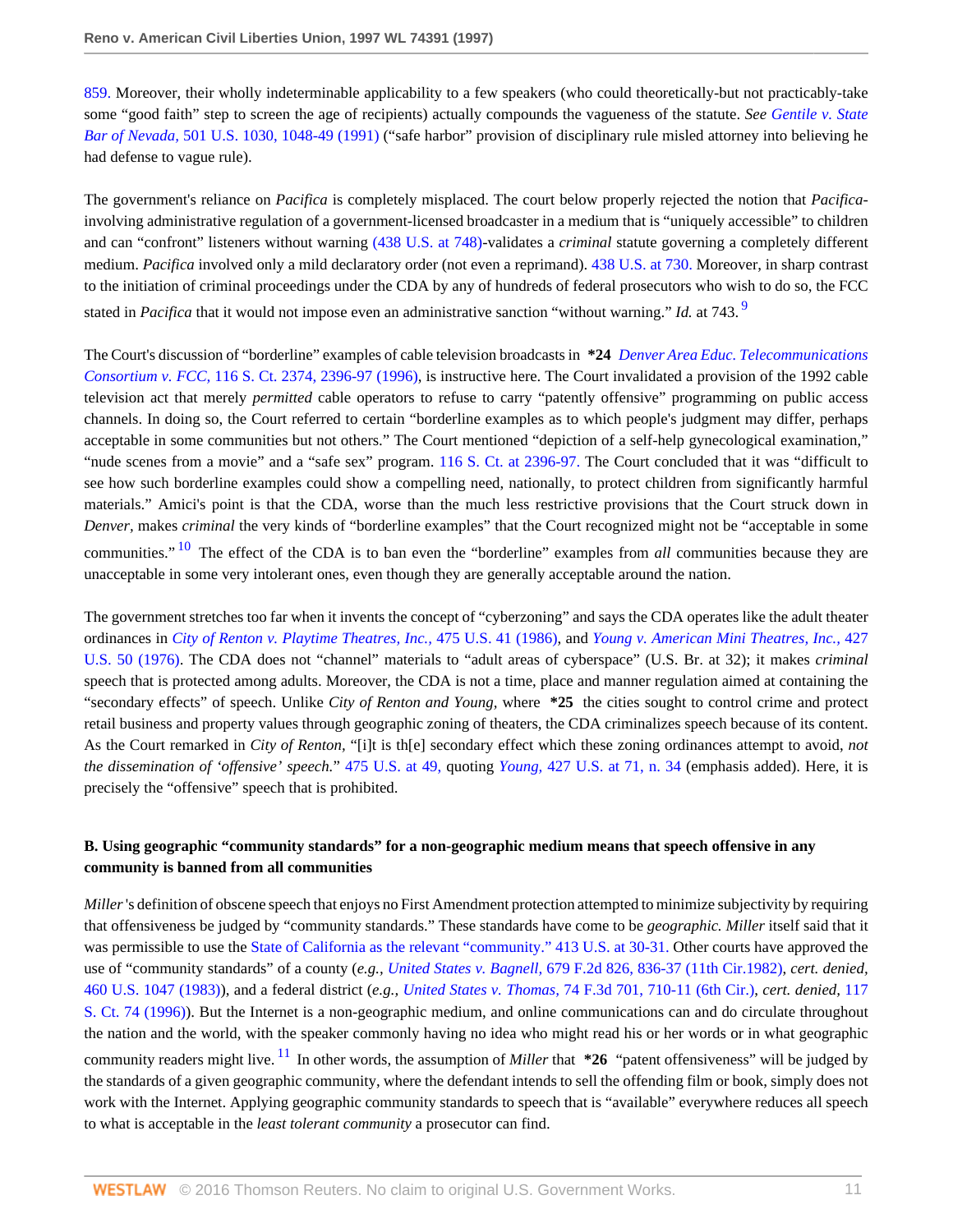Amici recognize that *[Sable Communications v. FCC,](http://www.westlaw.com/Link/Document/FullText?findType=Y&serNum=1989094018&pubNum=780&originatingDoc=Iac6ea13847be11d98915dbcd77ee80bc&refType=RP&originationContext=document&vr=3.0&rs=cblt1.0&transitionType=DocumentItem&contextData=(sc.Search))* 492 U.S. 115 (1989), rejected the argument of commercial "dial-a-porn" operators that they would be compelled to tailor their messages to the least tolerant community. [492 U.S. at 124.](http://www.westlaw.com/Link/Document/FullText?findType=Y&serNum=1989094018&pubNum=780&originatingDoc=Iac6ea13847be11d98915dbcd77ee80bc&refType=RP&fi=co_pp_sp_780_124&originationContext=document&vr=3.0&rs=cblt1.0&transitionType=DocumentItem&contextData=(sc.Search)#co_pp_sp_780_124) The argument was that *Miller* was violated because the telephone statute assertedly created an "impermissible *national* standard." The Court cited its cases upholding prohibitions against *mailing* or *broadcasting* obscene materials into certain communities. The Court said that a commercial telephone pornographer was "free to tailor its messages, on a selective basis, if it so chooses, *to the communities it chooses to serve,*" and that there was no constitutional impediment to imposing the costs of "screening the locale of incoming calls" on the commercial operator. [492 U.S. at 125](http://www.westlaw.com/Link/Document/FullText?findType=Y&serNum=1989094018&pubNum=780&originatingDoc=Iac6ea13847be11d98915dbcd77ee80bc&refType=RP&fi=co_pp_sp_780_125&originationContext=document&vr=3.0&rs=cblt1.0&transitionType=DocumentItem&contextData=(sc.Search)#co_pp_sp_780_125) (emphasis added). This reasoning cannot be applied here because the vast majority of Internet speakers (1) are not commercial enterprises, (2) do not "choose" to serve *any* geographic community, and (3) have no means of "screening" who might see their speech. As Judge Dalzell pointed out, "unlike other media, there is no technologically feasible way for an Internet speaker to limit the geographical **\*27** scope of his speech (even if he wanted to), or to 'implement[ ] a system for screening the locale of incoming' requests." *ACLU,* [929 F. Supp. at 878,](http://www.westlaw.com/Link/Document/FullText?findType=Y&serNum=1996133365&pubNum=345&originatingDoc=Iac6ea13847be11d98915dbcd77ee80bc&refType=RP&fi=co_pp_sp_345_878&originationContext=document&vr=3.0&rs=cblt1.0&transitionType=DocumentItem&contextData=(sc.Search)#co_pp_sp_345_878) quoting *Sable.* [12](#page-13-4)

<span id="page-11-0"></span>*Miller* was decided on the assumption that the Court was dealing with relatively fixed "works," like movies, books and magazines, that the publisher intends to sell in a given geographic community. *Miller* was decided two decades before the Internet emerged. The Court plainly did not anticipate its application to *interactive* speech, the kinds of computer-mediated human conversations that the Internet medium makes possible and that know no geographic boundaries.

The Conference Report on the CDA states that a different section of the law,  $\S 223(f)(2)$ , which preempts inconsistent state and local regulations, is "intended to establish a uniform national standard of content regulation for a national, and indeed a global, medium ..." Conf. Report at 191, reprinted at 1996 U.S. Code Congressional & Administrative News, at 204. If this opaque reference was meant to establish "national" standards rather than local "community" standards for judging "patently offensive" speech, this is an odd and highly questionable legislative technique. *See* authorities cited in point III, *supra.* It also is contrary to *Miller* 's rejection of a **\*28** national standard. [413 U.S. at 30](http://www.westlaw.com/Link/Document/FullText?findType=Y&serNum=1973126439&pubNum=780&originatingDoc=Iac6ea13847be11d98915dbcd77ee80bc&refType=RP&fi=co_pp_sp_780_30&originationContext=document&vr=3.0&rs=cblt1.0&transitionType=DocumentItem&contextData=(sc.Search)#co_pp_sp_780_30) ("our Nation is simply too big and diverse for this Court reasonably to expect that such standards could be articulated for all 50 States in a single formulation, even assuming the prerequisite consensus exists").

When uncoupled from *Miller* 's context of "hardcore," prurient sexual "works" with no societal value, the "patently offensive" standard becomes an engine for the suppression of speech that prosecutors subjectively find objectionable. It cannot stand alone as the test for whether speech is criminal. Whatever its validity as part of the FCC's administrative regulation of commercial broadcasters who voluntarily seek government licenses and submit to such regulations, it cannot be used in a criminal statute applied to ordinary citizens who converse on the Internet. Its vagueness is compounded by "the government's inability to identify the relevant community by whose standards the material will be judged." *ACLU v. Reno,* [929 F. Supp. at 856](http://www.westlaw.com/Link/Document/FullText?findType=Y&serNum=1996133365&pubNum=345&originatingDoc=Iac6ea13847be11d98915dbcd77ee80bc&refType=RP&fi=co_pp_sp_345_856&originationContext=document&vr=3.0&rs=cblt1.0&transitionType=DocumentItem&contextData=(sc.Search)#co_pp_sp_345_856) (Sloviter, J.); *id.* [at 863](http://www.westlaw.com/Link/Document/FullText?findType=Y&serNum=1996133365&originatingDoc=Iac6ea13847be11d98915dbcd77ee80bc&refType=RP&originationContext=document&vr=3.0&rs=cblt1.0&transitionType=DocumentItem&contextData=(sc.Search)) (Buckwalter, J.).

<span id="page-11-1"></span>Nor is it irrelevant that enforcement of this criminal statute inevitably will involve widespread eavesdropping or other participation by government agents and vigilante groups in the online conversations of ordinary citizens. That is, unlike complaint-activated monitoring of public broadcasts by the FCC, enforcement of the CDA necessarily will involve reading, snooping on and recording the electronic communications of unsuspecting and wholly innocent citizens. For example, when a vigilante group tips law enforcement that a certain news group involves the "patently offensive" discussion of abortion, safe sex or erotic literature, Big Brother government will log on and listen to the conversation, recording at will. When a prosecutor thinks he or she can get a conviction in a particular community intolerant of such discussion, **\*29** the conversation can be downloaded-with a mouse click-to that venue. Hundreds of persons' thoughts and ideas will become "evidence" in a criminal prosecution. This will happen even if the "patently offensive" material in fact has no impact whatever on the "community" whose standards will govern and would not even have been downloaded there except for the purpose of prosecution. <sup>[13](#page-13-5)</sup> Thus, not only does the CDA's vagueness invite arbitrary and discriminatory enforcement (*see [Grayned v. City of Rockford, supra,](http://www.westlaw.com/Link/Document/FullText?findType=Y&serNum=1972127175&pubNum=780&originatingDoc=Iac6ea13847be11d98915dbcd77ee80bc&refType=RP&fi=co_pp_sp_780_108&originationContext=document&vr=3.0&rs=cblt1.0&transitionType=DocumentItem&contextData=(sc.Search)#co_pp_sp_780_108)* [408 U.S. at 108-09\),](http://www.westlaw.com/Link/Document/FullText?findType=Y&serNum=1972127175&pubNum=780&originatingDoc=Iac6ea13847be11d98915dbcd77ee80bc&refType=RP&fi=co_pp_sp_780_108&originationContext=document&vr=3.0&rs=cblt1.0&transitionType=DocumentItem&contextData=(sc.Search)#co_pp_sp_780_108) but the enforcement will include unseemly government surveillance of the private online conversations of ordinary innocent people.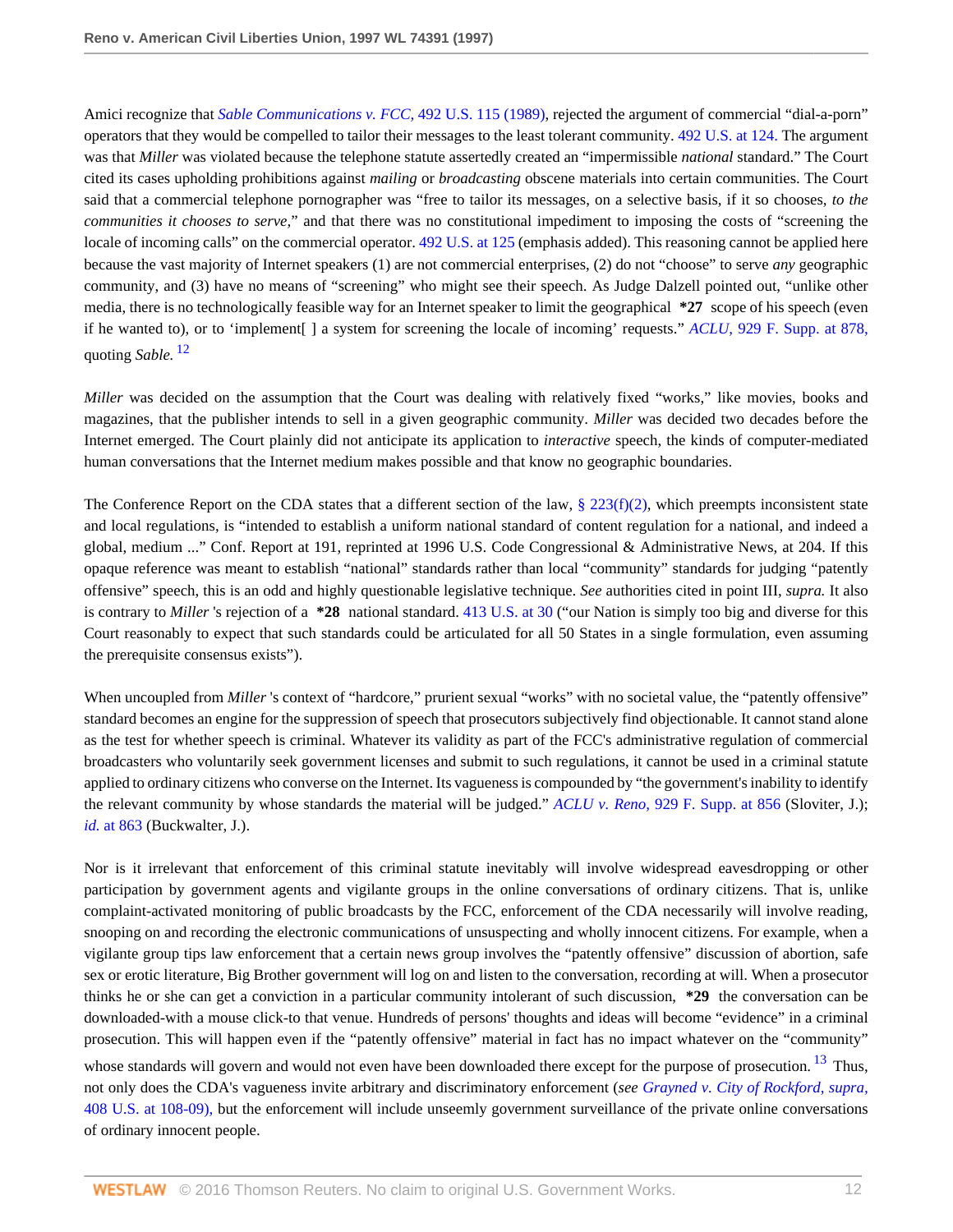In short, the CDA is not rescued by borrowing from *Pacifica* which in turn borrowed part of *Miller.* Unlike with broadcast, cable and telephone, where there is a long tradition of significant federal regulation, including the need to apply for government licenses to make commercial use of these media, there is no overriding federal interest in policing the content of citizen speech on the Internet. *See* point I, *supra.* The drafters of the CDA, in their haste to suppress images and words that *they* find offensive, blundered far beyond the scope of any legitimate federal interest. Until Congress specifies, in clear terms that give fair notice to speakers, what harm is **\*30** caused to what minors by what speech, it cannot make "patently offensive" speech a *criminal* offense.

#### **CONCLUSION**

The judgment of the court below, finding the Communications Decency Act unconstitutional, should be affirmed.

#### Footnotes

- <span id="page-12-0"></span>[1](#page-3-0) *In [Denver Area Educ. Telecommunications Consortium v. FCC,](http://www.westlaw.com/Link/Document/FullText?findType=Y&serNum=1996144463&pubNum=708&originatingDoc=Iac6ea13847be11d98915dbcd77ee80bc&refType=RP&originationContext=document&vr=3.0&rs=cblt1.0&transitionType=DocumentItem&contextData=(sc.Search))* 116 S. Ct. 2374 (1996), the Court considered a non-criminal provision of the 1992 cable television act that was entirely permissive, authorizing, but not requiring, cable operators to refuse to carry "patently offensive" sexual material. [116 S. Ct. at 2387.](http://www.westlaw.com/Link/Document/FullText?findType=Y&serNum=1996144463&pubNum=708&originatingDoc=Iac6ea13847be11d98915dbcd77ee80bc&refType=RP&fi=co_pp_sp_708_2387&originationContext=document&vr=3.0&rs=cblt1.0&transitionType=DocumentItem&contextData=(sc.Search)#co_pp_sp_708_2387) A plurality of the Court found that the provision was not vague. *Id.* [at 2390.](http://www.westlaw.com/Link/Document/FullText?findType=Y&serNum=1996144463&originatingDoc=Iac6ea13847be11d98915dbcd77ee80bc&refType=RP&originationContext=document&vr=3.0&rs=cblt1.0&transitionType=DocumentItem&contextData=(sc.Search)) Not only did *Denver* involve a non-criminal statute, but the Court emphasized the special characteristics of the medium, noting that cable television is essentially the same as broadcast in being a "pervasive" presence, "uniquely accessible to children" and capable of confronting them "with little or no warning." Computer-mediated communication, for the many reasons set forth in the findings of fact below, *ACLU v. Reno,* [929 F. Supp. 824, 830-49 \(E.D.Pa.1996\),](http://www.westlaw.com/Link/Document/FullText?findType=Y&serNum=1996133365&pubNum=345&originatingDoc=Iac6ea13847be11d98915dbcd77ee80bc&refType=RP&fi=co_pp_sp_345_830&originationContext=document&vr=3.0&rs=cblt1.0&transitionType=DocumentItem&contextData=(sc.Search)#co_pp_sp_345_830) is very different from broadcast. One of those reasons-the ability of consumers to block communications that they do not want their children to see-was emphasized by the Court in *Denver* in striking down the provision of the 1992 cable act requiring *operators* to "scramble and block" sexual material. [116 S. Ct. at 2392-93.](http://www.westlaw.com/Link/Document/FullText?findType=Y&serNum=1996144463&pubNum=708&originatingDoc=Iac6ea13847be11d98915dbcd77ee80bc&refType=RP&fi=co_pp_sp_708_2392&originationContext=document&vr=3.0&rs=cblt1.0&transitionType=DocumentItem&contextData=(sc.Search)#co_pp_sp_708_2392) The provision invalidated by the Court is more closely analogous to the CDA provisions at issue in this case than the permissive provision upheld by the Court.
- <span id="page-12-1"></span>[2](#page-4-0) The provisions at issue in this case are not limited to commercial speakers. For example, they are far broader than the prohibition of obscenity on the telephone, where the statute, [47 U.S.C. § 223\(b\)\(1\)](http://www.westlaw.com/Link/Document/FullText?findType=L&pubNum=1000546&cite=47USCAS223&originatingDoc=Iac6ea13847be11d98915dbcd77ee80bc&refType=RB&originationContext=document&vr=3.0&rs=cblt1.0&transitionType=DocumentItem&contextData=(sc.Search)#co_pp_3fed000053a85), is limited to transmission of obscenity "for commercial purposes." *[Sable Communications, Inc. v. FCC,](http://www.westlaw.com/Link/Document/FullText?findType=Y&serNum=1989094018&pubNum=780&originatingDoc=Iac6ea13847be11d98915dbcd77ee80bc&refType=RP&originationContext=document&vr=3.0&rs=cblt1.0&transitionType=DocumentItem&contextData=(sc.Search))* 492 U.S. 115 (1989). The Court has upheld non-criminal regulation of federally licensed commercial operators of broadcast and cable television outlets. *E.g., Red Lion v. FCC,* [395 U.S. 367 \(1969\);](http://www.westlaw.com/Link/Document/FullText?findType=Y&serNum=1969133002&pubNum=780&originatingDoc=Iac6ea13847be11d98915dbcd77ee80bc&refType=RP&originationContext=document&vr=3.0&rs=cblt1.0&transitionType=DocumentItem&contextData=(sc.Search)) *[Denver Area](http://www.westlaw.com/Link/Document/FullText?findType=Y&serNum=1996144463&pubNum=708&originatingDoc=Iac6ea13847be11d98915dbcd77ee80bc&refType=RP&originationContext=document&vr=3.0&rs=cblt1.0&transitionType=DocumentItem&contextData=(sc.Search)) [Educ. Telecommunications Consortium v. FCC,](http://www.westlaw.com/Link/Document/FullText?findType=Y&serNum=1996144463&pubNum=708&originatingDoc=Iac6ea13847be11d98915dbcd77ee80bc&refType=RP&originationContext=document&vr=3.0&rs=cblt1.0&transitionType=DocumentItem&contextData=(sc.Search))* 116 S. Ct. 2374 (1996). But the CDA reaches far beyond commercial uses to regulate the speech of ordinary citizens using computers.
- <span id="page-12-2"></span>[3](#page-5-0) Typical of the detail in the definitions was "nudity": the "showing of the human male or female genitals, pubic area or buttocks with less then a full opaque covering, or the showing of the female breast with less than a fully opaque covering of any portion thereof below the top of the nipple, or the depiction of covered male genitals in a discernibly turgid [state." 390 U.S. at 645](http://www.westlaw.com/Link/Document/FullText?findType=Y&serNum=1968131167&pubNum=780&originatingDoc=Iac6ea13847be11d98915dbcd77ee80bc&refType=RP&fi=co_pp_sp_780_645&originationContext=document&vr=3.0&rs=cblt1.0&transitionType=DocumentItem&contextData=(sc.Search)#co_pp_sp_780_645).
- <span id="page-12-3"></span>[4](#page-5-1) Nor did *Ginsberg* approve the prohibition of "indecent" material. It was an obscenity case, in which satisfying all three parts of the "three-pronged test" [\(390 U.S. at 635\)](http://www.westlaw.com/Link/Document/FullText?findType=Y&serNum=1968131167&pubNum=780&originatingDoc=Iac6ea13847be11d98915dbcd77ee80bc&refType=RP&fi=co_pp_sp_780_635&originationContext=document&vr=3.0&rs=cblt1.0&transitionType=DocumentItem&contextData=(sc.Search)#co_pp_sp_780_635) was required by the statute. The Court approved the statute's "variable obscenity" approach, so that the material could be deemed obscene if it had prurient appeal for persons under 17, if it was patently offensive with respect to what was suitable for minors and if it was "utterly" without redeeming social importance for minors. *Id.* [at 632.](http://www.westlaw.com/Link/Document/FullText?findType=Y&serNum=1968131167&originatingDoc=Iac6ea13847be11d98915dbcd77ee80bc&refType=RP&originationContext=document&vr=3.0&rs=cblt1.0&transitionType=DocumentItem&contextData=(sc.Search)) In sharp contrast, the CDA makes speech criminal if it meets only *one* part of the three-part test for obscenity. *See* point IV, *infra.*
- <span id="page-12-4"></span>[5](#page-5-2) At a minimum, the government has not carried its burden of proof that substantial numbers of people in fact are afraid to use the Internet because they do not wish their children to see "indecent" material. *See [Turner Broadcasting Sys. v. FCC,](http://www.westlaw.com/Link/Document/FullText?findType=Y&serNum=1994136435&pubNum=708&originatingDoc=Iac6ea13847be11d98915dbcd77ee80bc&refType=RP&fi=co_pp_sp_708_2470&originationContext=document&vr=3.0&rs=cblt1.0&transitionType=DocumentItem&contextData=(sc.Search)#co_pp_sp_708_2470)* 114 S. Ct. 2445, [2470 \(1994\)](http://www.westlaw.com/Link/Document/FullText?findType=Y&serNum=1994136435&pubNum=708&originatingDoc=Iac6ea13847be11d98915dbcd77ee80bc&refType=RP&fi=co_pp_sp_708_2470&originationContext=document&vr=3.0&rs=cblt1.0&transitionType=DocumentItem&contextData=(sc.Search)#co_pp_sp_708_2470) (government failed to prove that statute met actual need to preserve free broadcast).
- <span id="page-12-5"></span>[6](#page-8-0) Justice Stevens was the author of *Pacifica.* His opinion in *Pope* explains at length why *Pacifica*-type administrative or civil speech regulation is entirely inappropriate for *criminal* prohibitions.
- <span id="page-12-6"></span>[7](#page-9-0) *See also Smith v. United States,* [431 U.S. 291, 316 \(1977\)](http://www.westlaw.com/Link/Document/FullText?findType=Y&serNum=1977118780&pubNum=780&originatingDoc=Iac6ea13847be11d98915dbcd77ee80bc&refType=RP&fi=co_pp_sp_780_316&originationContext=document&vr=3.0&rs=cblt1.0&transitionType=DocumentItem&contextData=(sc.Search)#co_pp_sp_780_316) (Stevens, J., dissenting) ("line between communications which 'offend' and those which do not is too blurred to identify criminal conduct"); *accord, [Board of Airport Commissioners v. Jews for Jesus,](http://www.westlaw.com/Link/Document/FullText?findType=Y&serNum=1987074418&pubNum=780&originatingDoc=Iac6ea13847be11d98915dbcd77ee80bc&refType=RP&fi=co_pp_sp_780_756&originationContext=document&vr=3.0&rs=cblt1.0&transitionType=DocumentItem&contextData=(sc.Search)#co_pp_sp_780_756)* [482 U.S. 569, 756 \(1987\)](http://www.westlaw.com/Link/Document/FullText?findType=Y&serNum=1987074418&pubNum=780&originatingDoc=Iac6ea13847be11d98915dbcd77ee80bc&refType=RP&fi=co_pp_sp_780_756&originationContext=document&vr=3.0&rs=cblt1.0&transitionType=DocumentItem&contextData=(sc.Search)#co_pp_sp_780_756) (O'Connor, J.: line too "murky"); *Alexander, supra* (line too uncertain for criminal forfeiture purposes); *Kolender v. Lawson,* [461 U.S. 352, 359, n. 8 \(1983\)](http://www.westlaw.com/Link/Document/FullText?findType=Y&serNum=1983120391&pubNum=780&originatingDoc=Iac6ea13847be11d98915dbcd77ee80bc&refType=RP&fi=co_pp_sp_780_359&originationContext=document&vr=3.0&rs=cblt1.0&transitionType=DocumentItem&contextData=(sc.Search)#co_pp_sp_780_359).